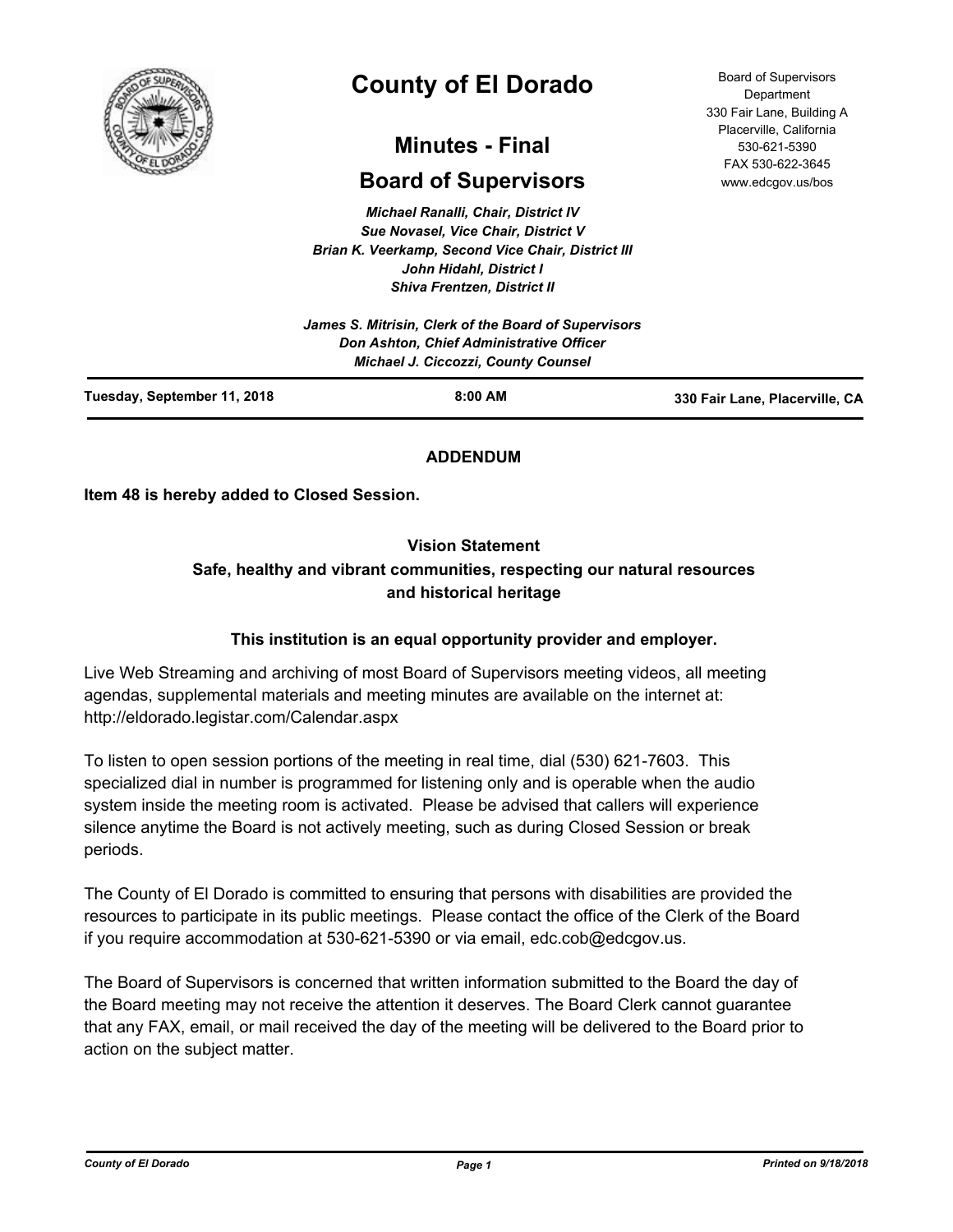The Board meets simultaneously as the Board of Supervisors and the Board of Directors of the Air Quality Management District, In-Home Supportive Services, Public Housing Authority, Redevelopment Agency and other Special Districts.

For Purposes of the Brown Act § 54954.2 (a), the numbered items on this Agenda give a brief description of each item of business to be transacted or discussed. Recommendations of the staff, as shown, do not prevent the Board from taking other action.

Materials related to an item on this Agenda submitted to the Board of Supervisors after distribution of the agenda packet are available for inspection during normal business hours in the public viewing packet located in Building A, 330 Fair Lane, Placerville or in the Board Clerk's Office located at the same address. Such documents are also available on the Board of Supervisors' Meeting Agenda webpage subject to staff's ability to post the documents before the meeting.

## **PROTOCOLS FOR PUBLIC COMMENT**

Public comment will be received at designated periods as called by the Board Chair.

Public comment on items scheduled for Closed Session will be received before the Board recesses to Closed Session.

Except with the consent of the Board, individuals shall be allowed to speak to an item only once.

On December 5, 2017 the Board adopted the following protocol relative to public comment periods:

Time for public input will be provided at every Board of Supervisors meeting. Individuals will have three minutes to address the Board. Individuals authorized by organizations will have three minutes to present organizational positions and perspectives and may request additional time, up to five minutes. At the discretion of the Board, time to speak by any individual may be modified.

A total of 20 minutes will be allocated for public comment during Open Forum and for each agenda item to be discussed. Public comment on certain agenda items designated and approved by the Board may be treated differently with specific time limits per speaker or a limit on the total amount of time designated for public comment. It is the intent of the Board that quasi-judicial matters have additional flexibility depending upon the nature of the issue.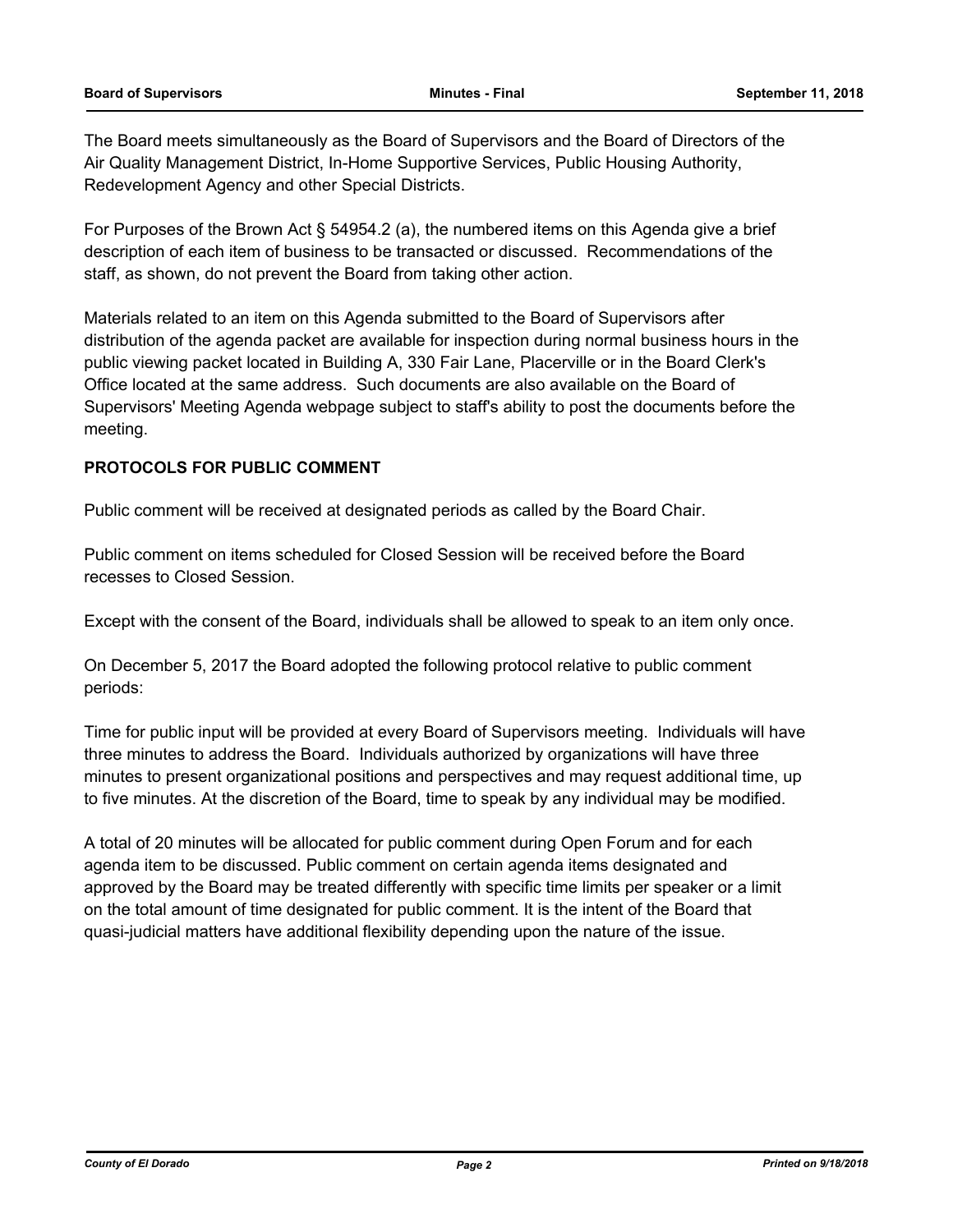Individual Board members may ask clarifying questions but will not engage in substantive dialogue with persons providing input to the Board.

If a person providing input to the Board creates a disruption by refusing to follow Board guidelines, the Chair of the Board may take the following actions.

Step 1. Request the person adhere to Board guidelines. If the person refuses, the Chair may ask the Clerk to turn off the speaker's microphone.

Step 2. If the disruption continues, the Chair may order a recess of the Board meeting.

Step 3. If the disruption continues, the Chair may order the removal of the person from the Board meeting.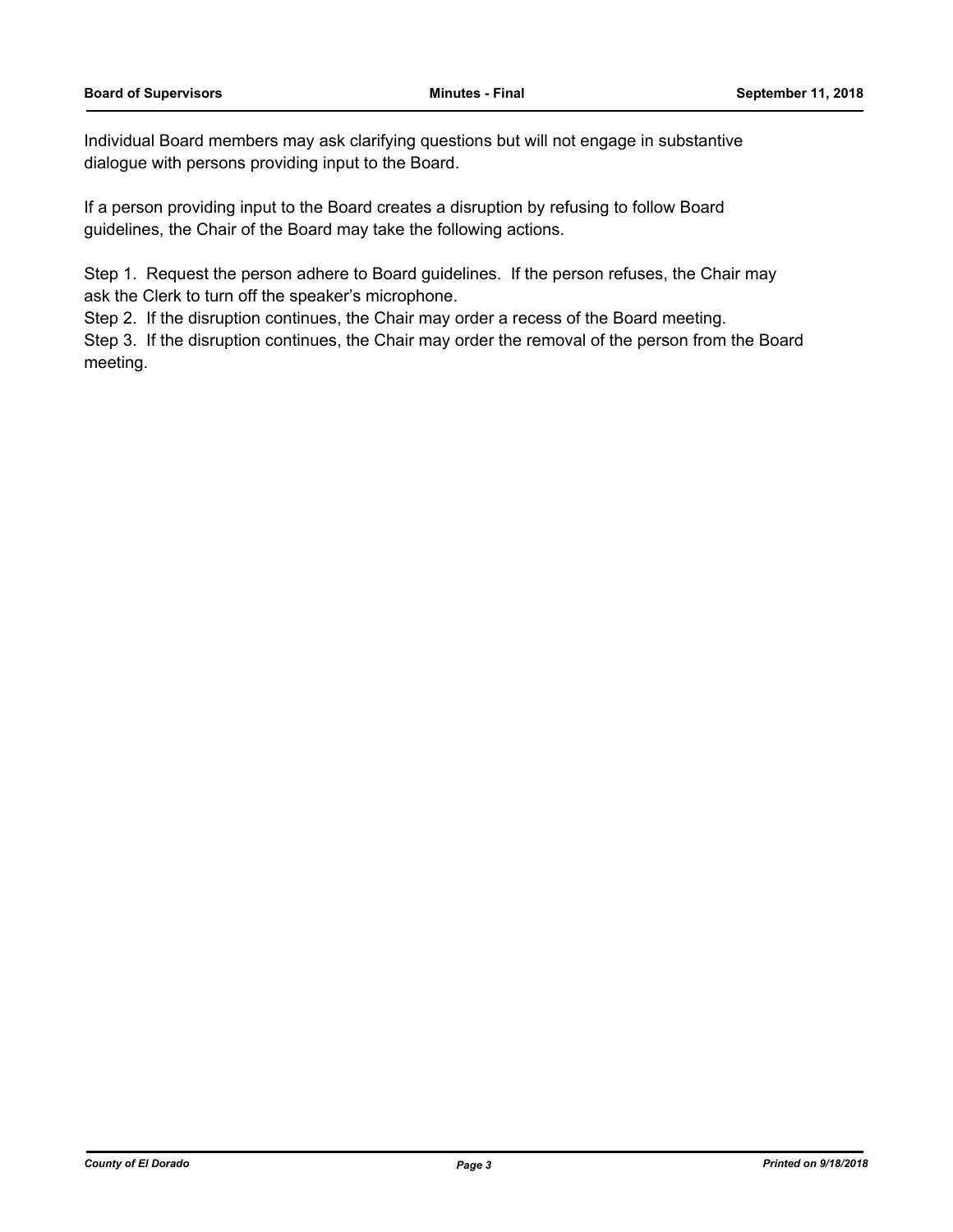#### **8:01 A.M. - CALLED TO ORDER AND RECESSED TO CLOSED SESSION**

Present: 5 - Supervisor Veerkamp, Supervisor Frentzen, Supervisor Ranalli, Supervisor Novasel and Supervisor Hidahl

#### **9:06 A.M. - RECONVENED TO OPEN SESSION AND CLOSED SESSION REPORTS**

#### **INVOCATION AND PLEDGE OF ALLEGIANCE TO THE FLAG**

**Father Sean Cox of the Faith Episcopal Church gave the Invocation. Supervisor Ranalli led the Pledge of Allegiance to the Flag.**

#### **ADOPTION OF THE AGENDA AND APPROVAL OF CONSENT CALENDAR**

**A motion was made by Supervisor Novasel, seconded by Supervisor Veerkamp, to adopt the Agenda and approve the Consent Calendar with the following changes: Pull Item 2 for discussion. Continue Item 12 to September 25, 2018.**

**Yes:** 5 - Veerkamp, Frentzen, Ranalli, Novasel and Hidahl

The Board may make any necessary additions, deletions or corrections to the agenda including moving items to or from the Consent Calendar and adopt the agenda and the Consent Calendar with one single vote. A Board member may request an item be removed from the Consent Calendar for discussion and separate Board action. At the appropriate time as called by the Board Chair, members of the public may make a comment on matters on the Consent Calendar prior to Board action.

#### **OPEN FORUM**

*Public Commnent: M. Lane, L. Perdichizzi, F. Duchamp, S. Taylor, L. Smith*

[18-1434](http://eldorado.legistar.com/gateway.aspx?m=l&id=/matter.aspx?key=24786) Open Forum *(Click the File number to the left to view documents handed to the Clerk during Open Forum)*

Open Forum is an opportunity for members of the public to address the Board of Supervisors on subject matter that is not on their meeting agenda and within their jurisdiction. Public comments during Open Forum are limited to three minutes per person. Individuals authorized by organizations will have three minutes to present organizational positions and perspectives and may request additional time, up to five minutes. The total amount of time reserved for Open Forum is 20 Minutes.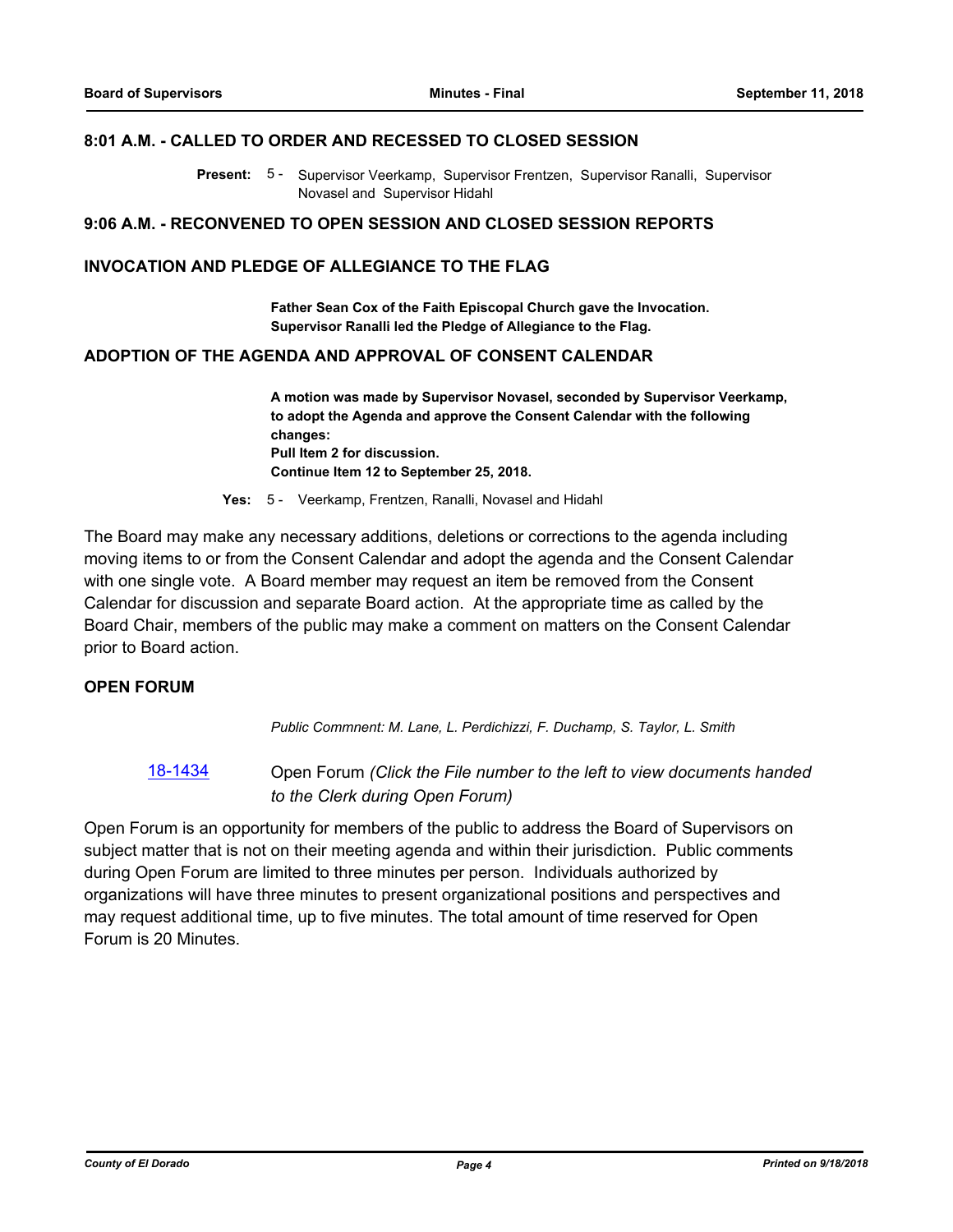#### **CONSENT CALENDAR**

**1.** [18-1336](http://eldorado.legistar.com/gateway.aspx?m=l&id=/matter.aspx?key=24687) Clerk of the Board recommending the Board approve the Minutes from the regular meeting of the Board on August 28, 2018.

**This matter was Approved on the Consent Calendar.**

#### **GENERAL GOVERNMENT - CONSENT ITEMS**

**2.** [18-1279](http://eldorado.legistar.com/gateway.aspx?m=l&id=/matter.aspx?key=24630) Vacation Home Rental Ad Hoc Committee, recommending the Board approve the final passage (Second Reading) of Ordinance **5092**  amending Title 5 - County Business License Ordinance of the El Dorado County Ordinance Code, Chapter 5.56 - Vacation Home Rentals in the Lake Tahoe Basin. (Cont. 8/28/18, Item 44)

#### **FUNDING:** N/A

*Public Comment: J. Adamski, T. Fusano, F. Duchamp, L. Herriman, M. Lane, J. McDougal, S. Taylor*

**A motion was made by Supervisor Novasel, seconded by Supervisor Veerkamp to approve this matter and adopt Ordinance 5092.**

- **Yes:** 5 Veerkamp, Frentzen, Ranalli, Novasel and Hidahl
- **3.** [18-1387](http://eldorado.legistar.com/gateway.aspx?m=l&id=/matter.aspx?key=24739) A quorum of the Board may be present at a El Dorado Local Agency Formation Commission (LAFCO) study session regarding the "State of Fire Districts" in El Dorado County on Wednesday, September 26, 2018 at 6:00 P.M.

**This matter was Approved on the Consent Calendar.**

**4.** [18-1355](http://eldorado.legistar.com/gateway.aspx?m=l&id=/matter.aspx?key=24707) Chief Administrative Office recommending the Board approve the Final Board of Supervisors Response to the 2017-2018 Grand Jury Final Reports, 17-04: El Dorado County Fire Protection Consolidation, 17-06: How El Dorado County can Navigate the CalPERS Crisis, 17-12: Oversight of Special District Mitigation Fees, and 17-03: El Dorado County Jails Inspection.

## **FUNDING:** N/A

**This matter was Approved on the Consent Calendar.**

**5.** [18-1317](http://eldorado.legistar.com/gateway.aspx?m=l&id=/matter.aspx?key=24668) Chief Administrative Office, Procurement and Contracts Division, presenting a list of County surplus property and recommending the Board so declare and authorize disposal of same in accordance with the procedures outlined in the County's Purchasing Ordinance, Chapter 3.12 and Section 3.12.220 thereof.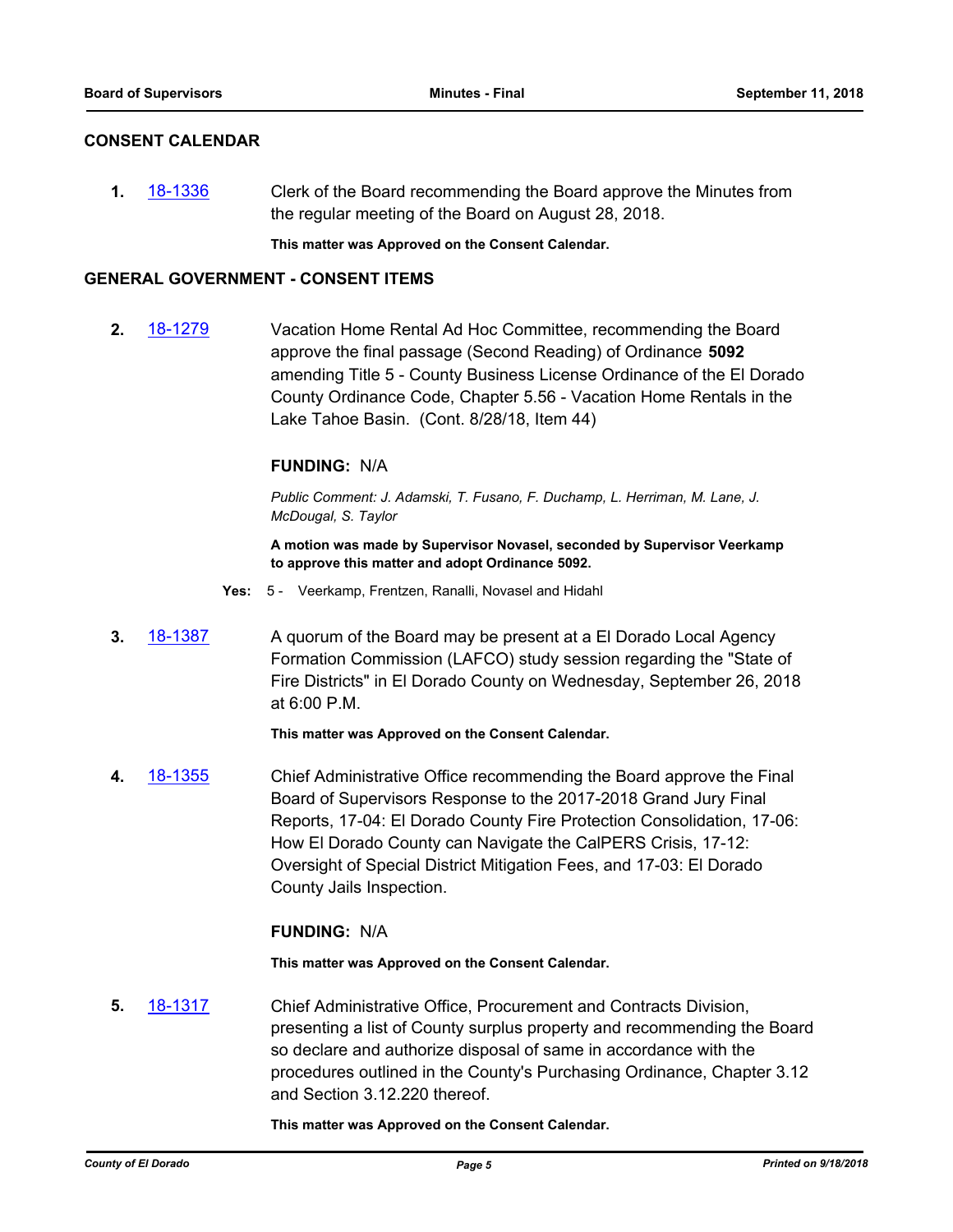**6.** [18-1326](http://eldorado.legistar.com/gateway.aspx?m=l&id=/matter.aspx?key=24677) Chief Administrative Office, Procurement and Contracts Division, presenting items of County surplus property and recommending the Board of Supervisors consider the following: 1) Declare listed items as surplus in accordance with the procedures outlined in the County's Purchasing Ordinance, Chapter 3.12 and Section

3.12.220 thereof; and

2) Authorize the Purchasing Agent to execute an agreement for the sale of the above surplus to the City of Marysville Police Department for use as an Animal Control vehicle.

#### **FUNDING:** N/A

**This matter was Approved on the Consent Calendar.**

**7.** [18-1332](http://eldorado.legistar.com/gateway.aspx?m=l&id=/matter.aspx?key=24683) Chief Administrative Office, Procurement and Contracts on behalf of Community Development Services - Department of Transportation - Fleet Services Unit, recommending the Board approve the following: 1) Dispense with the formal bidding process in accordance with Purchasing Ordinance 3.12.16, Section D; 2) Authorize the Purchasing Agent to utilize the State of California competitively bid Contract 1-18-23-23D for the acquisition of two (2) 2019 Chevrolet Suburban vehicles for the Community Development Services - Department of Transportation - Fleet Services; and 3) Authorize the Purchasing Agent to sign a purchase order to the awarded State vendor, Winner Chevrolet of Elk Grove, CA. in the amount of \$85,824 plus applicable delivery, fees and taxes (estimated at \$6,340) for a one time purchase following Board approval.

**FUNDING:** Fleet Internal Service Fund.

**This matter was Approved on the Consent Calendar.**

**8.** [18-1283](http://eldorado.legistar.com/gateway.aspx?m=l&id=/matter.aspx?key=24634) Human Resources Department, Risk Management Division, recommending the Board approve and authorize the Chair to sign Resolution **191-2018** approving the position of Director of Human Resources to serve as the Alternate Board Member to the California State Association of Counties - Excess Insurance Authority.

## **FUNDING**: N/A

**Resolution 191-2018 was Adopted upon approval of the Consent Calendar.**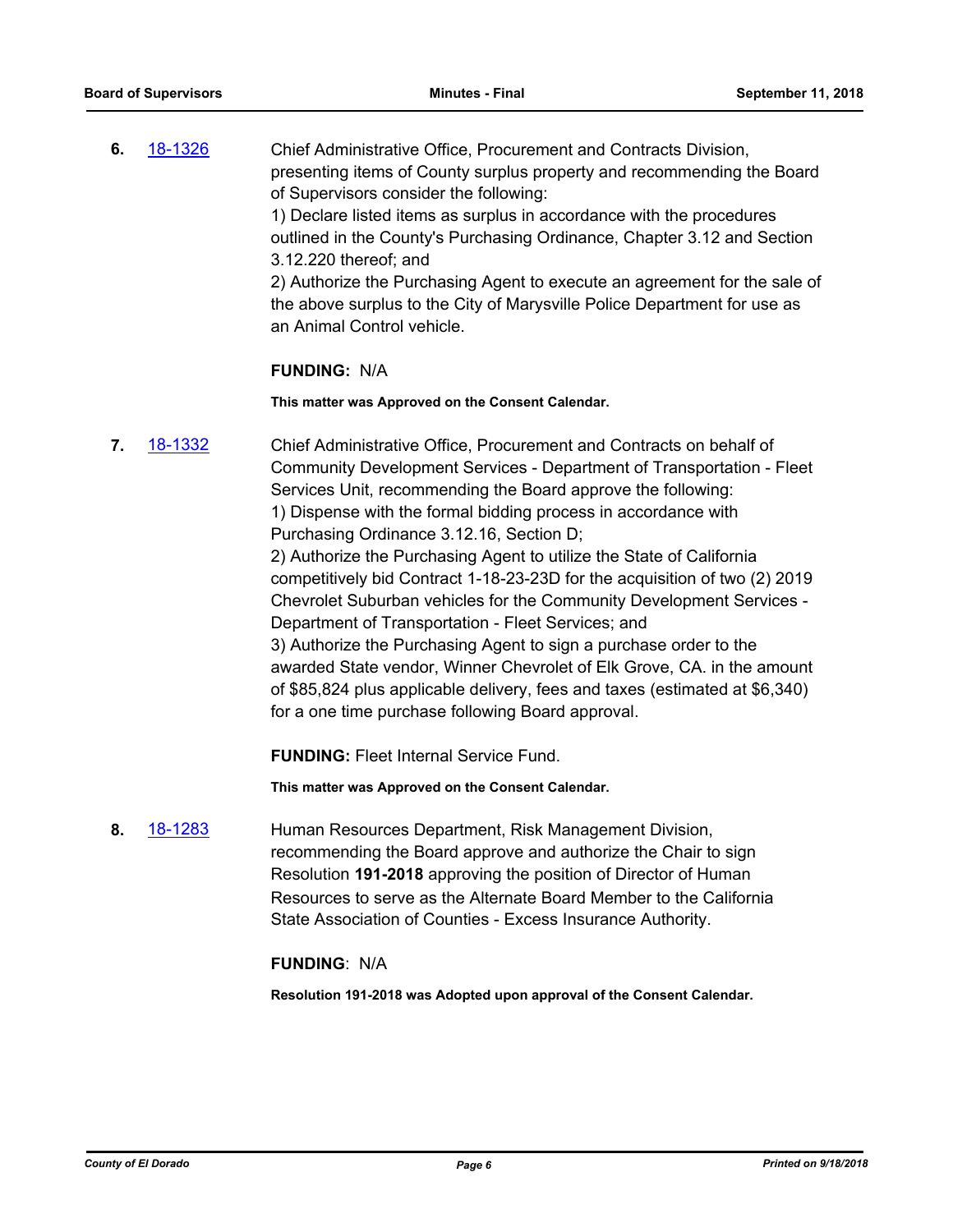**9.** [18-1340](http://eldorado.legistar.com/gateway.aspx?m=l&id=/matter.aspx?key=24691) Human Resources Department recommending the Board approve and adopt the following: 1) Revised class specifications for the Chief Administrative Office: Buyer I/II and Sr. Buyer; and 2) Revised County-wide class specifications: Administrative Technician and Fiscal Technician.

#### **FUNDING:** N/A

**This matter was Approved on the Consent Calendar.**

**10.** [18-1363](http://eldorado.legistar.com/gateway.aspx?m=l&id=/matter.aspx?key=24715) Human Resources Department recommending the Board: 1) Adopt and authorize the Chair to sign Resolution **190-2018** approving the negotiated Memorandum of Understanding (MOU) between the County of El Dorado and the El Dorado County Criminal Attorneys' Association representing the Criminal Attorney Bargaining Unit; 2) Authorize the Chair to sign said MOU, noting the MOU will be effective the first full pay period following Association ratification and Board adoption of the MOU; and 3) Direct Human Resources and the Auditor-Controller's Office to administer and implement the MOU provisions.

#### **FUNDING:** General Fund.

**This matter was Approved and Resolution 190-2018 was Adopted upon approval of the Consent Calendar.**

**11.** [18-1362](http://eldorado.legistar.com/gateway.aspx?m=l&id=/matter.aspx?key=24714) Human Resources recommending the Board approve and authorize the Chair to sign Resolution **192-2018** adopting the County's Salary Schedule to:

> 1) Comply with the California Public Employees' Retirement System reporting requirements; and

2) Comply with Government Code sections 20636 and 7522.34(a) as well as California Code of Regulations 570.5.

#### **FUNDING:** N/A

**This matter was Approved and Resolution 192-2018 was Adopted upon approval of the Consent Calendar.**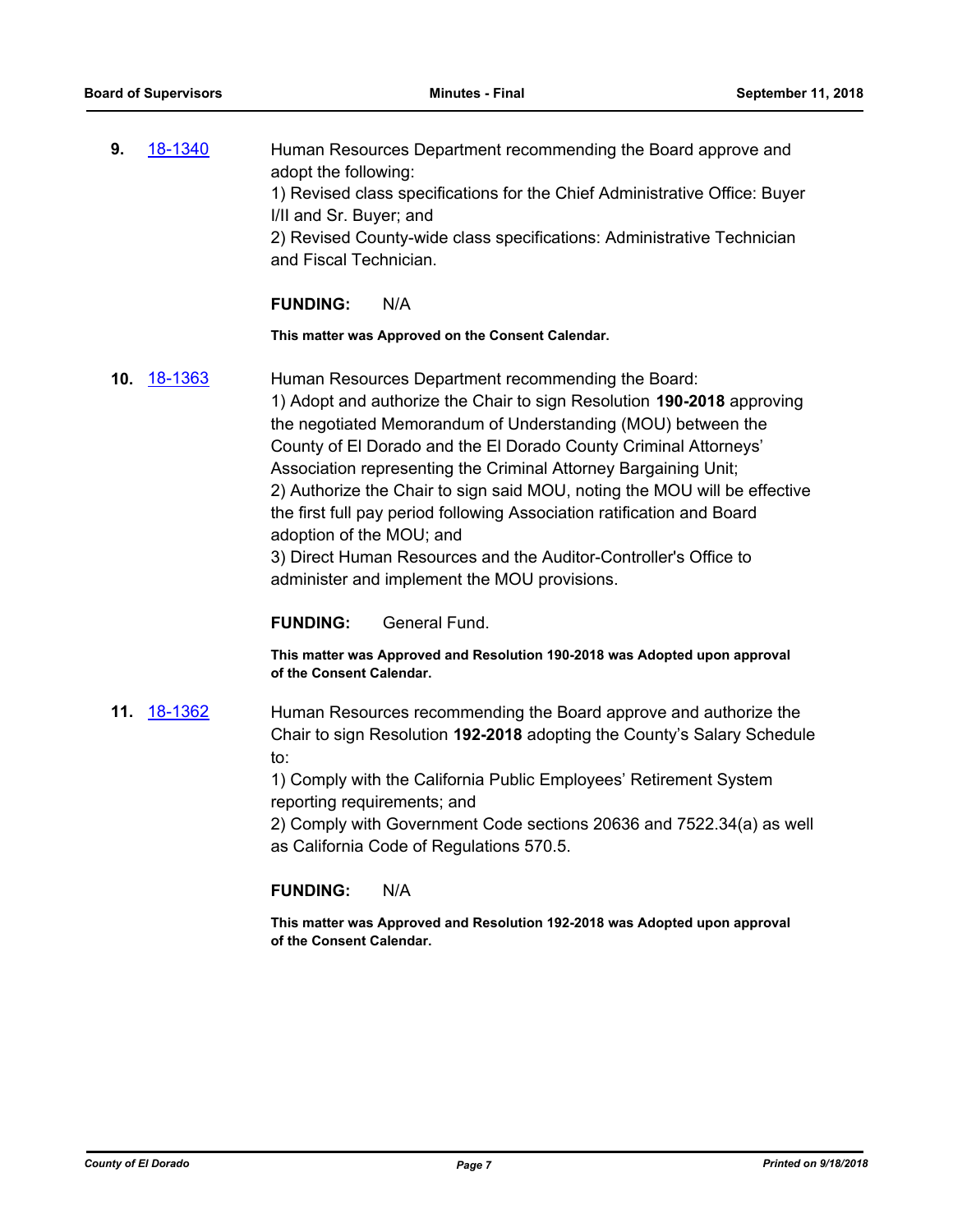**12. 18-1268** Recorder-Clerk recommending the Board approve and authorize the continued use of perpetual agreement for services 129 (061-S0311) with SouthTech Systems, for auto indexing, eRecording and electronic lien software licenses and associated support, and redaction OCR counts for Fiscal Year 2018-19, thereby allowing payment of associated expected invoices estimated at \$19,600.

## **The Recorder-Clerk is recommending this matter be continued to September 25, 2018.**

**FUNDING:** Recorder-Clerk Special Revenue Funds.

**This matter was Continued to September 25, 2018 upon approval of the Consent Calendar.**

**13.** [18-1370](http://eldorado.legistar.com/gateway.aspx?m=l&id=/matter.aspx?key=24722) Supervisor Frentzen and Supervisor Veerkamp recommending the Board direct the Chief Administrative Officer, in collaboration with the Sheriff's Office and Health & Human Services Agency, provide a detailed report to the Board of Supervisors identifying all revenues and expenditures relative to the County's emergency response system, and report back to the Board in 60 days.

**This matter was Approved on the Consent Calendar.**

**14.** [16-0305](http://eldorado.legistar.com/gateway.aspx?m=l&id=/matter.aspx?key=20961) Supervisor Ranalli recommending the Board find that a state of emergency continues to exist in El Dorado County as a result of unprecedented tree mortality due to drought conditions and related bark beetle infestations. (Cont. 8/28/18, Item 16)

#### **This matter was Approved on the Consent Calendar.**

**15.** [18-1203](http://eldorado.legistar.com/gateway.aspx?m=l&id=/matter.aspx?key=24554) Supervisor Ranalli recommending the Board adopt a Proclamation recognizing September 11, 2018, as "Lest We Forget Day" to remember the victims of September 11, 2001, and to honor and thank our local firefighters, law enforcement personnel, emergency rescue workers, military servicemen and women, and the volunteers in these fields who work diligently to ensure that we may live our lives in safety and freedom.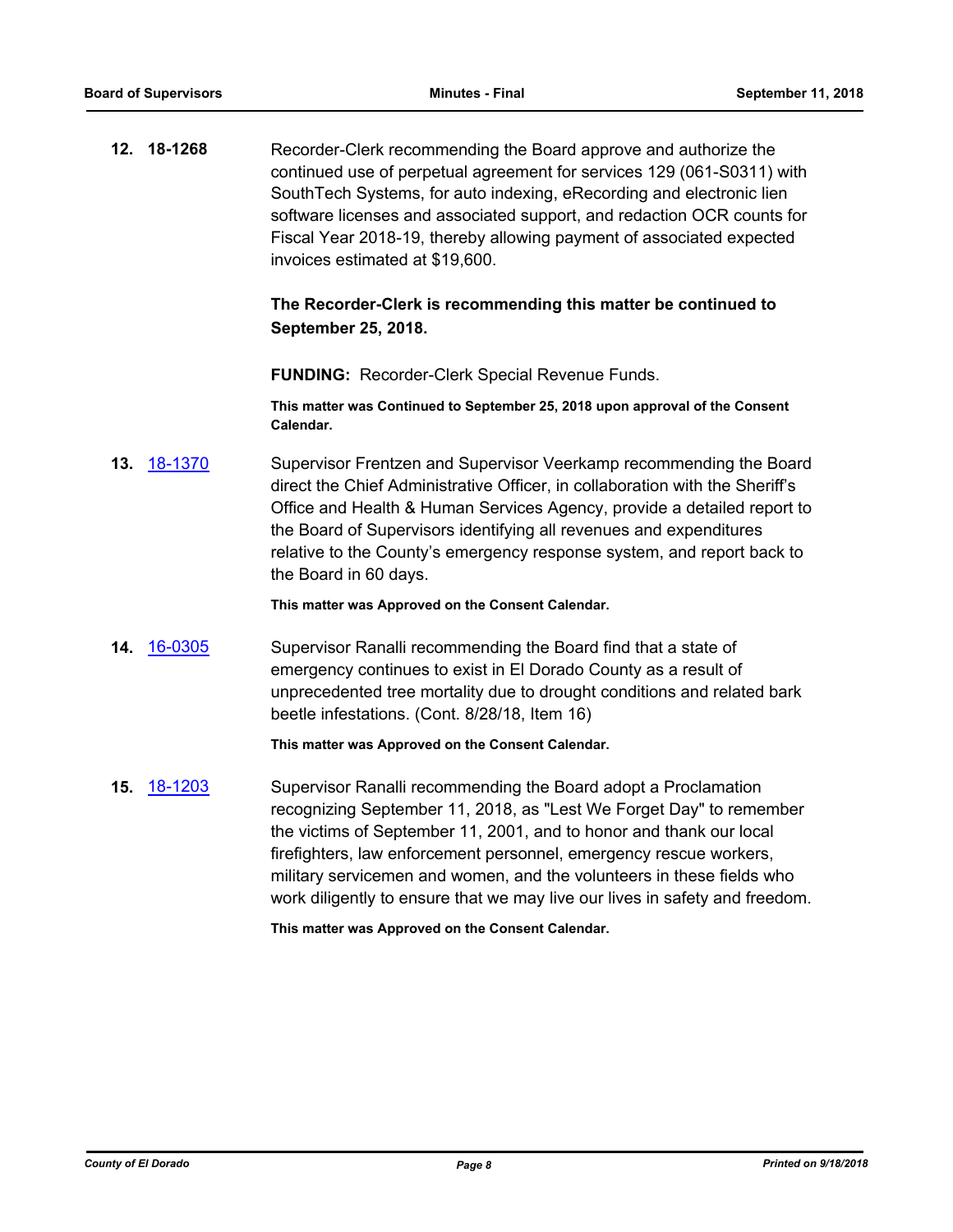#### **HEALTH AND HUMAN SERVICES - CONSENT ITEMS**

**16.** [18-1217](http://eldorado.legistar.com/gateway.aspx?m=l&id=/matter.aspx?key=24568) Chief Administrative Office, Facilities Division in conjunction with Health and Human Services Agency, recommending the Board: 1) Approve and authorize the Chair to sign Amendment I to Lease Agreement 619 (325-L1511) with Wesley L. & Gertrude B. Wilkinson Revocable Trust, Barry J. Wilkinson Revocable Family Trust, Jane C. Wilkinson Trust, and Cindy W. Seip Separate Property Trust for the property located at 3047 Briw Road Placerville, allowing for the provision of constructing building improvements requested by Lessee, and increase the maximum contractual obligation by \$20,000, therefore increasing the total contractual obligation to \$1,042,131.68; and 2) Authorize the Purchasing Agent, or designee, to execute further documents relating to Lease Agreement 619 (325-L1511), including amendments which do not increase the maximum dollar amount or term of the Lease, and contingent upon approval by County Counsel and Risk Management.

> **FUNDING:** State and Federal funds with County match met primarily from Realignment funds.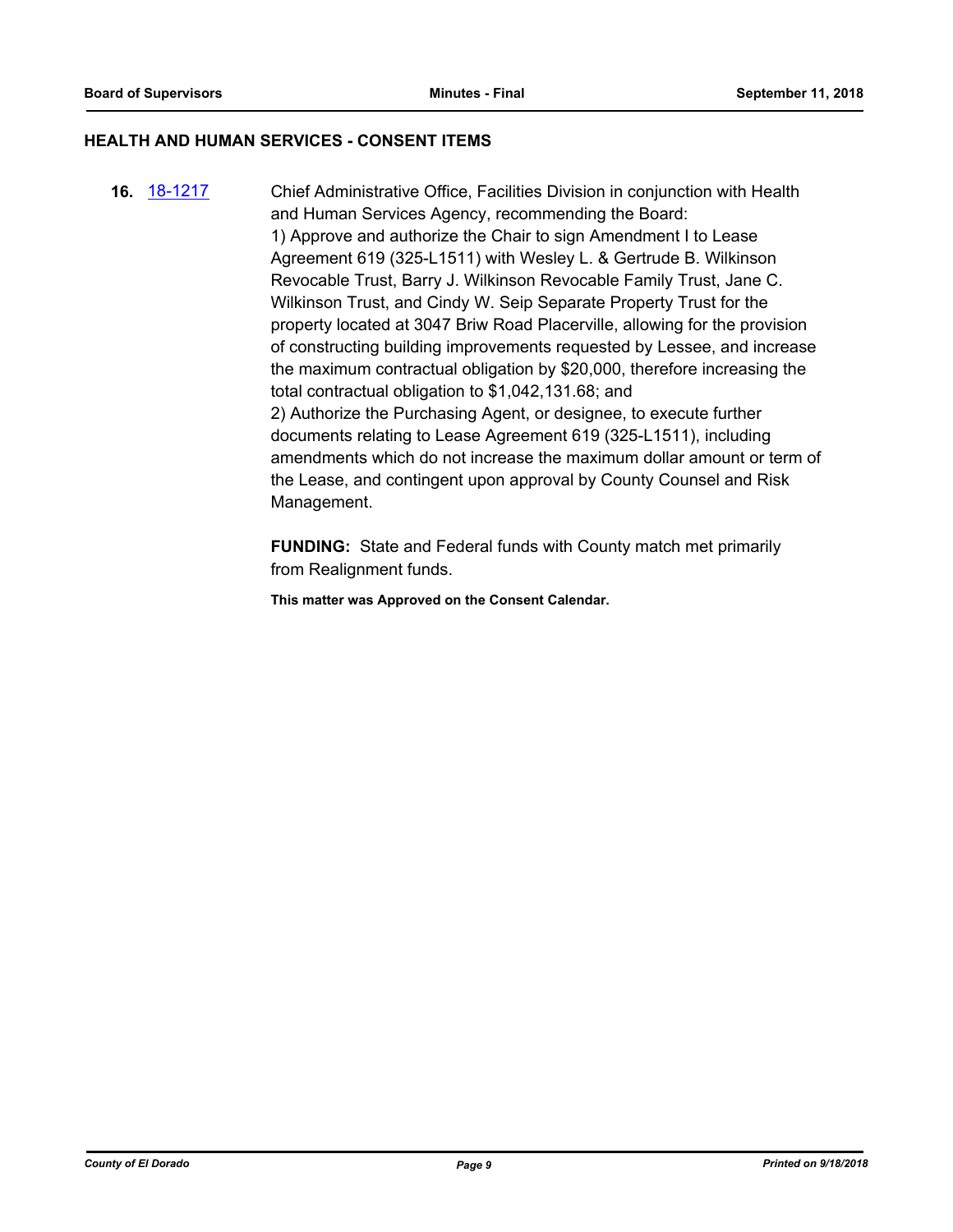#### **LAND USE AND DEVELOPMENT - CONSENT ITEMS**

**17.** [18-1274](http://eldorado.legistar.com/gateway.aspx?m=l&id=/matter.aspx?key=24625) El Dorado County Air Quality Management District (AQMD) recommending the Board, acting as the AQMD Board of Directors, approve and authorize the Air Pollution Control Officer to sign Agreement 3300 (MOU E2018011), a three-year agreement with Sacramento Metropolitan Air Quality Management District to support the regional Spare the Air Campaign, for a total not-to-exceed amount of \$15,683.22.

**FUNDING:** Motor vehicle registration fees.

**This matter was Approved on the Consent Calendar.**

## **18.** [18-1277](http://eldorado.legistar.com/gateway.aspx?m=l&id=/matter.aspx?key=24628) El Dorado County Air Quality Management District (AQMD) recommending the Board, acting as the AQMD Board of Directors: 1) Award the following school bus projects:

- a) Lake Tahoe Unified School District for \$663,326.00;
- b) Buckeye Union School District for \$419,999.22;
- c) Gold Trail Unified School District for \$279,999.48;
- d) Mother Lode Union School District for \$165,333.78;
- e) Placerville Union School District for \$140,000.00; and

2) Authorize the Air Pollution Control Officer to execute agreements, related documents and any amendments to the funding agreements, contingent upon approval by County Counsel and Risk Management, which do not increase the funding amounts in excess of the awards.

**FUNDING**: AQMD AB923 special revenue fund and the Carl Moyer Memorial Air Quality Standards Attainment Program ("Moyer") special revenue fund. (No Federal Funding)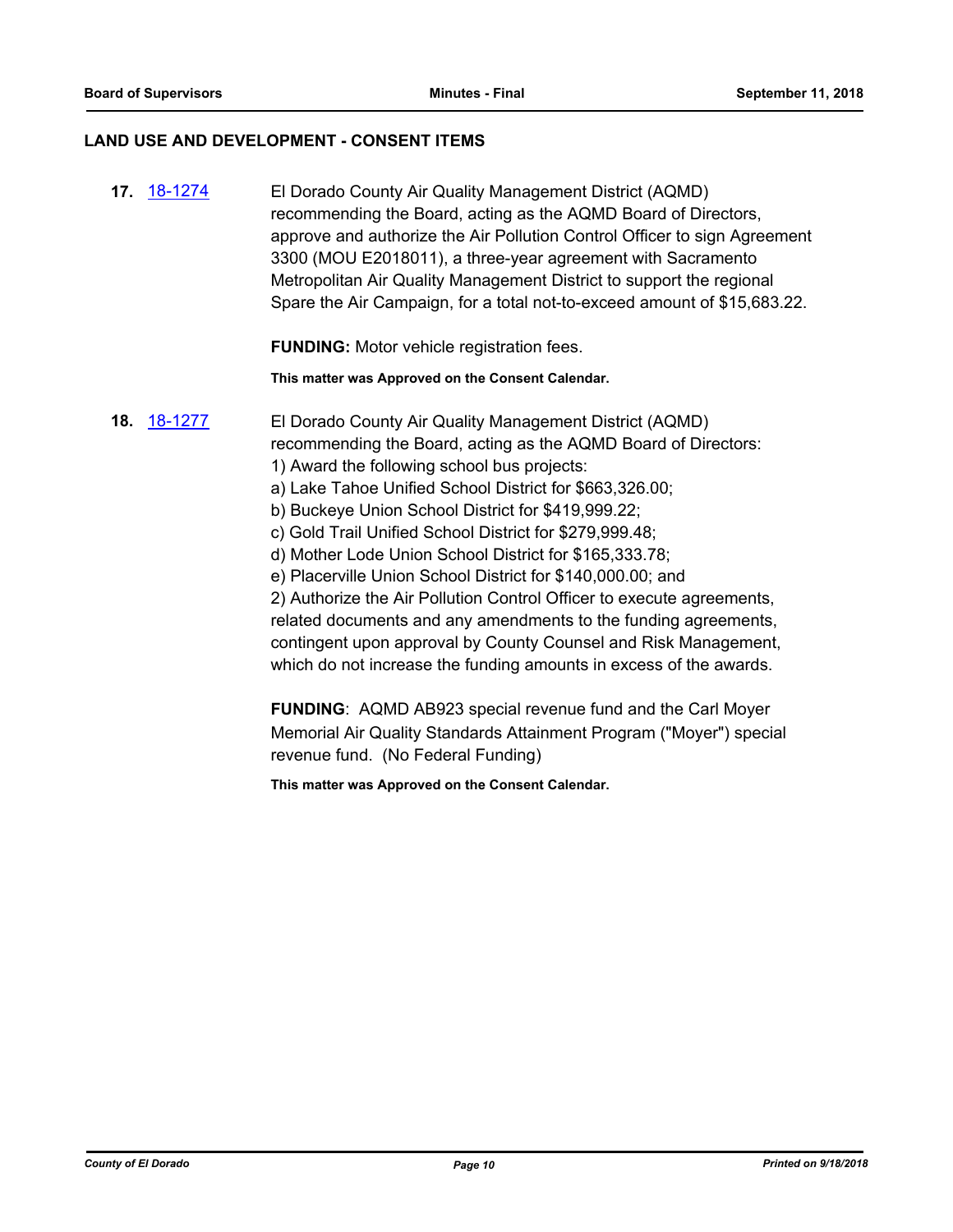**19.** [18-1350](http://eldorado.legistar.com/gateway.aspx?m=l&id=/matter.aspx?key=24701) Community Development Services, Administration and Finance Division, recommending the Board take the following actions pertaining to the Taxiway Edge Lights Project at the Placerville Airport, Contract 3204, PW 17-31163, Project 93130 / 35401003:

> 1) Waive one minor bid irregularity and award the Construction Contract to KOBO Utility Construction Corp., the lowest responsive, responsible bidder, in the amount of \$496,055;

2) Approve and authorize the Chair to sign the Construction Contract, subject to review and approval by County Counsel and Risk Management; 3) Authorize the Chief Administrative Officer or his designee to sign an Escrow Agreement, if requested by the Contractor and in accordance with Public Contract Code Section 22300, for the purpose of holding Contract retention funds;

4) Provide grant award acceptance and approval of Federal Aviation Administration Grant Agreement 3-06-0188-019-2018 and Terms and Conditions of Accepting Airport Improvement Program Grants in an amount of \$545,456.00 from the United States Department of Transportation, Federal Aviation Administration, and authorize the Chief Administrative Officer or his designee to execute all associated documents (P&C 348-F1811), subject to review and approval by County Counsel; and

5) Provide grant award acceptance and approval for a State of California, Department of Transportation, Aeronautics Division Airport Improvement Program Matching Grant in an amount of \$27,272.00, if successful, and authorize the Chief Administrative Officer or his designee to execute all associated documents (P&C 349-F1811), subject to review and approval by County Counsel.

**FUNDING:** Federal Aviation Administration Grant Funds (90%) and Accumulated Capital Outlay Fund (10%). (Federal Funds)

**This matter was Approved on the Consent Calendar.**

**20.** [18-1248](http://eldorado.legistar.com/gateway.aspx?m=l&id=/matter.aspx?key=24599) Community Development Services, Department of Transportation, recommending the Board authorize the Chair to sign Agreement X18-6157(064) between the El Dorado County Transportation Commission and El Dorado County Department of Transportation in the amount of \$504,013 for Fiscal Year 2017/2018 Surface Transportation Block Grant Program Exchange Funds.

> **FUNDING:** Surface Transportation Block Grant Program Exchange Funds (X18-6157(064)).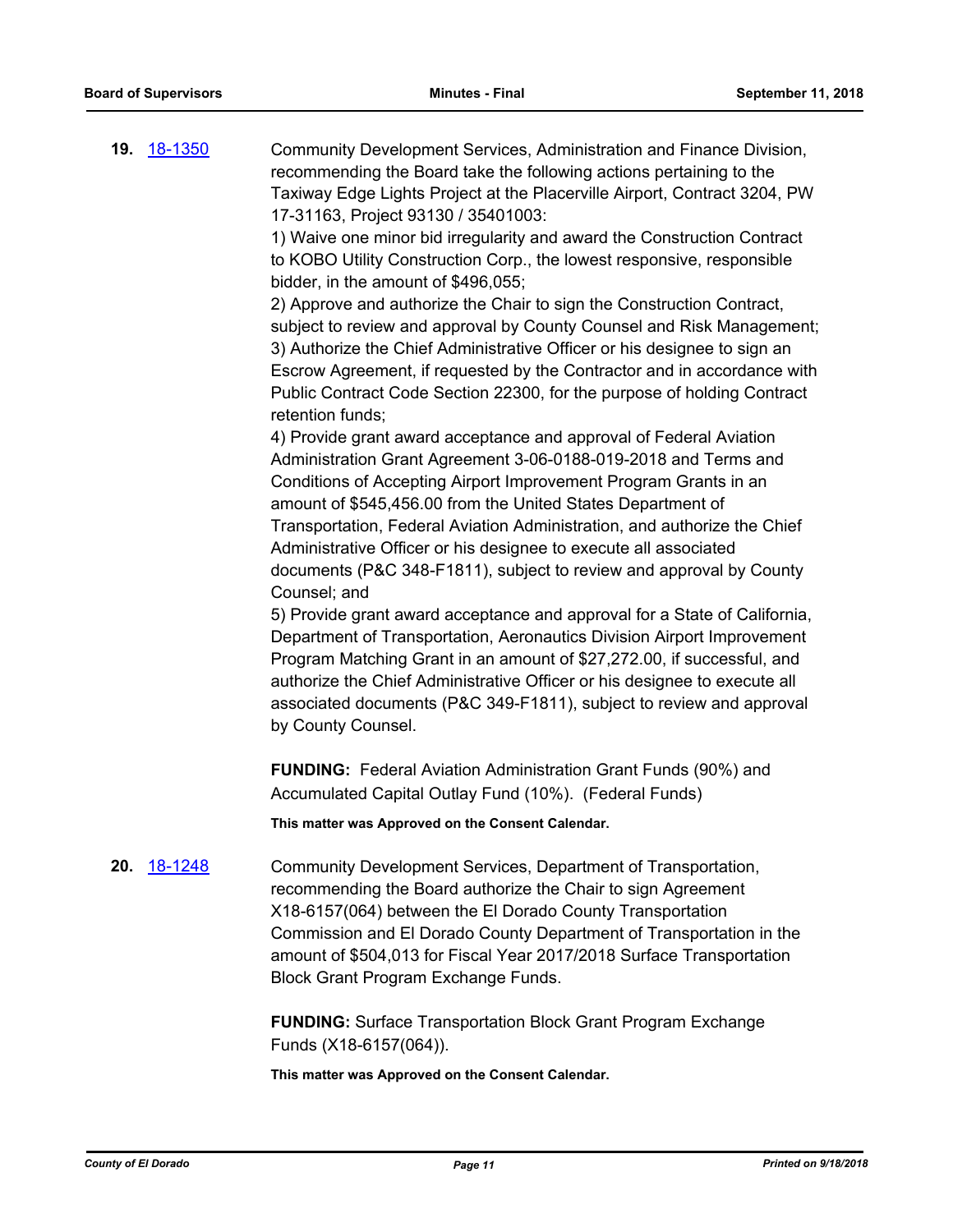**21.** [18-1204](http://eldorado.legistar.com/gateway.aspx?m=l&id=/matter.aspx?key=24555) Community Development Services, Planning and Building Department, Housing, Community and Economic Development Programs recommending the Board: 1) Approve the recapture, in the amount of approximately \$5,400, of Traffic Impact Mitigation (TIM) Fee Offset on sale of deed restricted secondary dwelling unit pursuant to Whitworth TIM Fee Offset Agreement and Notice of Potential Recapture of TIM fee on sale or conversion of deed restricted unit, recorded on January 16, 2009. This approval is specifically limited to participant Christine Whitworth; and 2) Authorize the Chief Administrative Officer, or designee, to execute documents necessary to effect the recapture of TIM Fee for Whitworth TIM Fee Offset Agreement.

**FUNDING:** Traffic Impact Mitigation Fee Offset Program.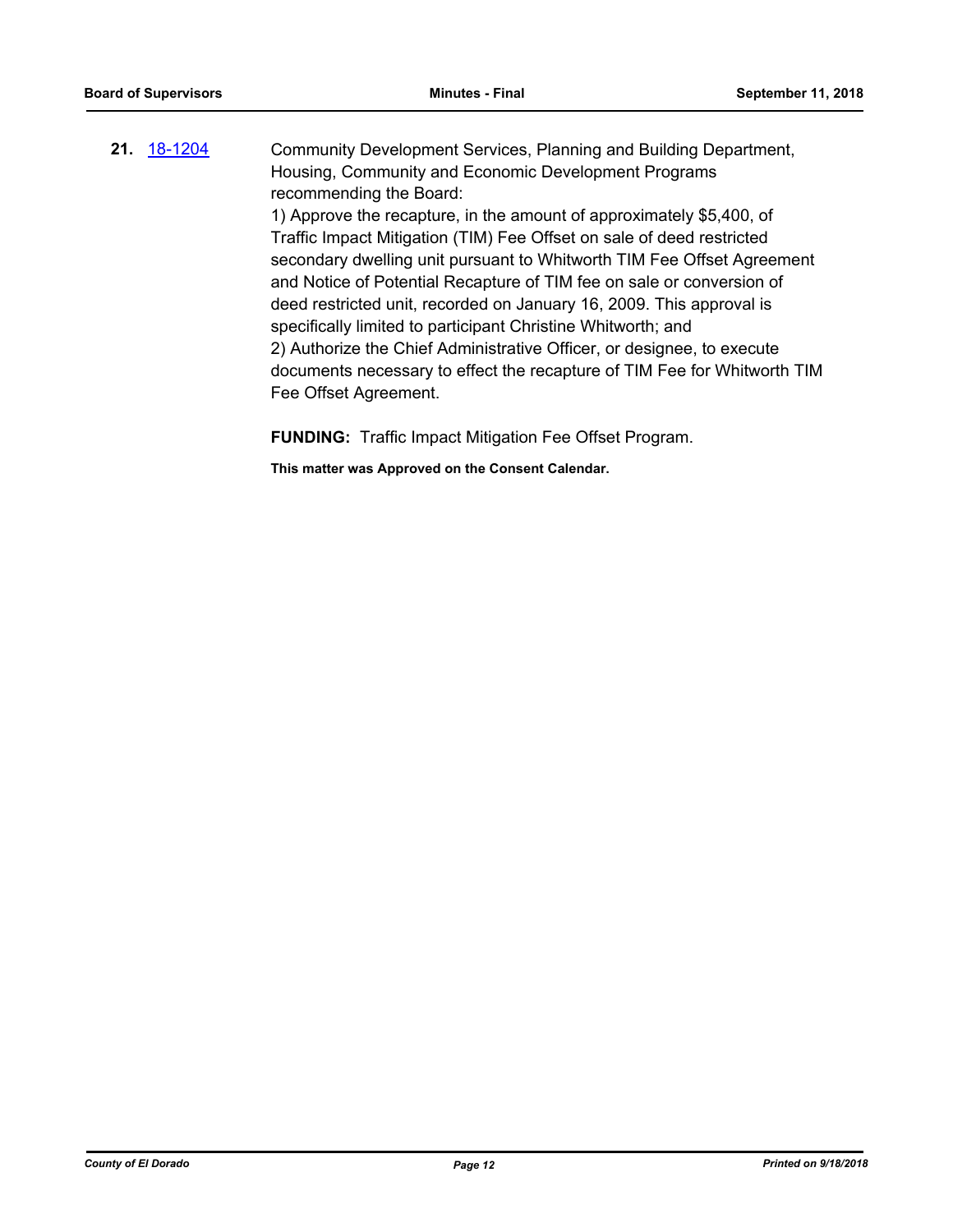#### **LAW AND JUSTICE - CONSENT ITEMS**

**22.** [18-1192](http://eldorado.legistar.com/gateway.aspx?m=l&id=/matter.aspx?key=24543) District Attorney recommending the Board:

1) Approve and authorize the District Attorney to accept and execute Grant Agreement DI19001 in the amount of \$200,978 with the California Office of Traffic Safety, Alcohol and Drug Impaired Driver Vertical Prosecution Program, for the prosecution of alcohol and drug impaired driving cases for the period of October 1, 2018 through September 30, 2019; and

2) Delegate authority to the District Attorney to execute any contract amendments or extensions which do not increase net county cost, contingent upon approval by County Counsel and Risk Management.

**FUNDING:** California Office of Traffic Safety Alcohol and Drug Impaired Driver Vertical Prosecution Program Grant Funding.

**This matter was Approved on the Consent Calendar.**

**23.** [18-1282](http://eldorado.legistar.com/gateway.aspx?m=l&id=/matter.aspx?key=24633) Probation Department recommending the Board consider the following: 1) Approve and authorize the Chair to sign Amendment II to Agreement No.122-S1611 (FENIX 245) with Core Correctional Solutions, LLC, for training services related to evidence based programs, to amend the compensation for services section to adopt a revised Exhibit A with no change to the total maximum compensation of \$200,000 for the three-year term of the agreement; and

2) Authorize the Purchasing Agent, or designee, to execute further documents relating to Agreement 600-S1211 including future amendments which do not increase the maximum dollar amount or term of the agreement, and contingent upon approval by County Counsel and Risk Management.

**FUNDING:** AB109 and Juvenile Re-Entry.

**This matter was Approved on the Consent Calendar.**

**24.** [18-1318](http://eldorado.legistar.com/gateway.aspx?m=l&id=/matter.aspx?key=24669) Sheriff's Office and District Attorney's Office recommending the Board approve and authorize the Chair to electronically sign the Fiscal Year 2017/18 Equitable Sharing Agreement and Certification for Federal Asset Forfeiture with the United States Department of Justice and United States Department of the Treasury.

**FUNDING:** Equitable Sharing (Asset Forfeiture).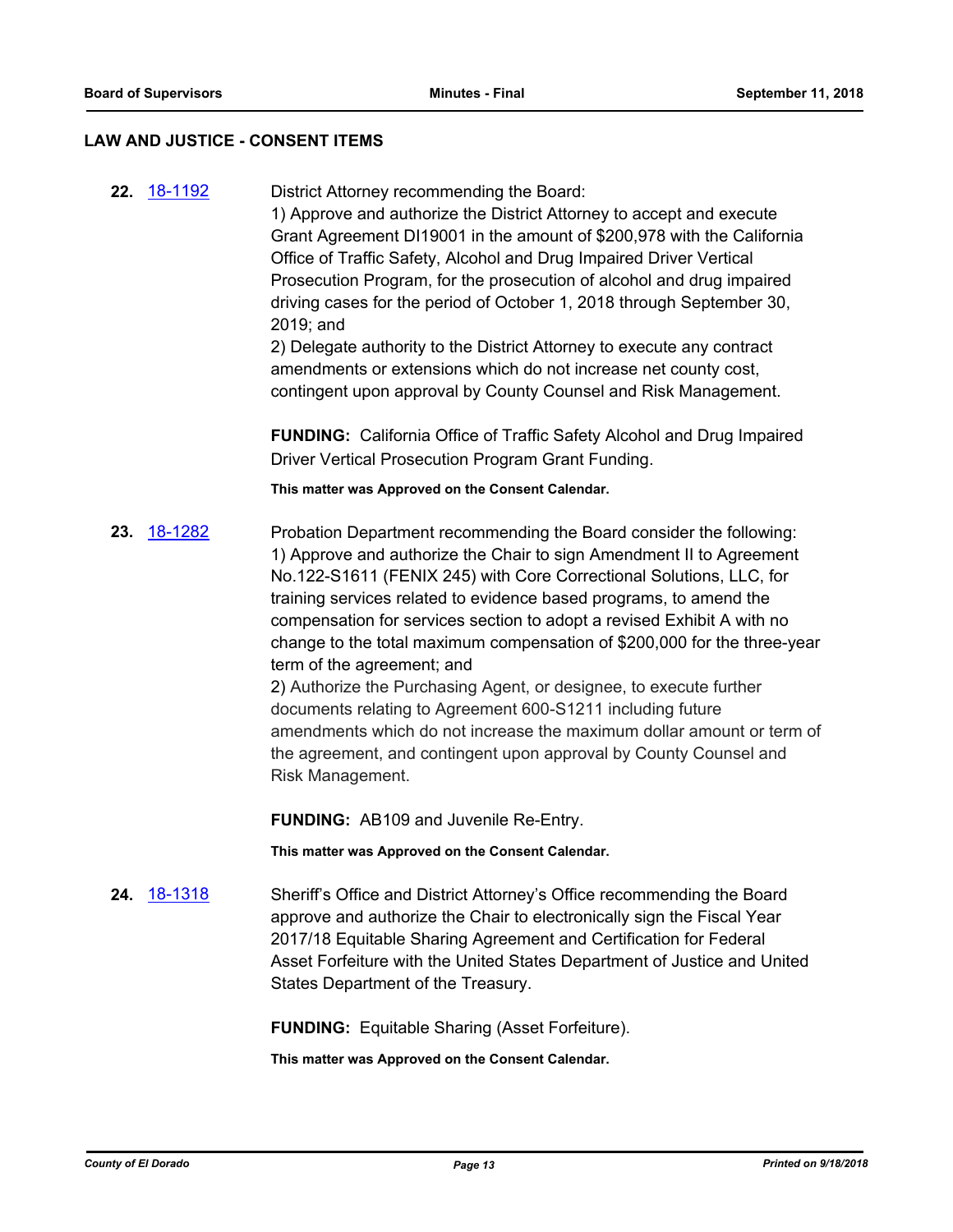| 25. <u>18-1284</u> | Sheriff's Office recommending the Board approve and authorize the          |
|--------------------|----------------------------------------------------------------------------|
|                    | continuation of the following perpetual agreements:                        |
|                    | 1) Trans Union LLC, Agreement 874-S0910 (FENIX 1025), through              |
|                    | October 31, 2019, with no additional funding needed; and                   |
|                    | 2) Global Tower Assets III, LLC, Agreement 356-00010 (FENIX 669),          |
|                    | through October 31, 2019, with an annual rental increase of 3% and utility |
|                    | charges which result in a total estimated cost of \$7,000.                 |

**FUNDING:** General Fund.

**This matter was Approved on the Consent Calendar.**

- **26.** [18-1243](http://eldorado.legistar.com/gateway.aspx?m=l&id=/matter.aspx?key=24594) Sheriff's Office recommending the Board consider the following: 1) Approve the Final Passage (Second Reading) of Ordinance **5091** to amend Title 5 - Business Taxes, Licenses and Regulations, Chapter 5.44 Emergency Alarm Systems amending Section 5.44.020.- Definitions, 5.44.040.- Permit required, 5.44.050.- Same-Application, 5.44.060.- Same-Fees, 5.44.061.- Same - Exemption from Fees, 5.44.070.- Same-Issuance, 5.44.080.- Same-Expiration, 5.44.090.- Same-Renewal Fees, 5.44.100.- Same -Transferability, Section 5.44.140. - False Alarms, 5.11.170.- Penalty for violation, and 2) Approve the addition of the following Sections to Ordinance Title 5 - Business Taxes, Licenses and Regulations, Chapter 5.44 Emergency Alarm Systems, Section 5.44.180 Request for Reconsideration and Appeals, Section 5.44.190 Miscellaneous. (Cont. 8/28/18, Item 42) **FUNDING:** Departmental Fee Revenue. **This matter was Approved and Ordinance 5091 Adopted upon approval of the Consent Calendar. 27.** [18-1319](http://eldorado.legistar.com/gateway.aspx?m=l&id=/matter.aspx?key=24670) Sheriff's Office recommending the Board approve and authorize the Chair
	- to sign a universal Governing Body Resolution **189-2018** for federal Department of Homeland Security grants sub-granted through the California Governor's Office of Emergency Services (CalOES).

**FUNDING:** Federal Grant Funds.

**Resolution 189-2018 was Adopted upon approval of the Consent Calendar.**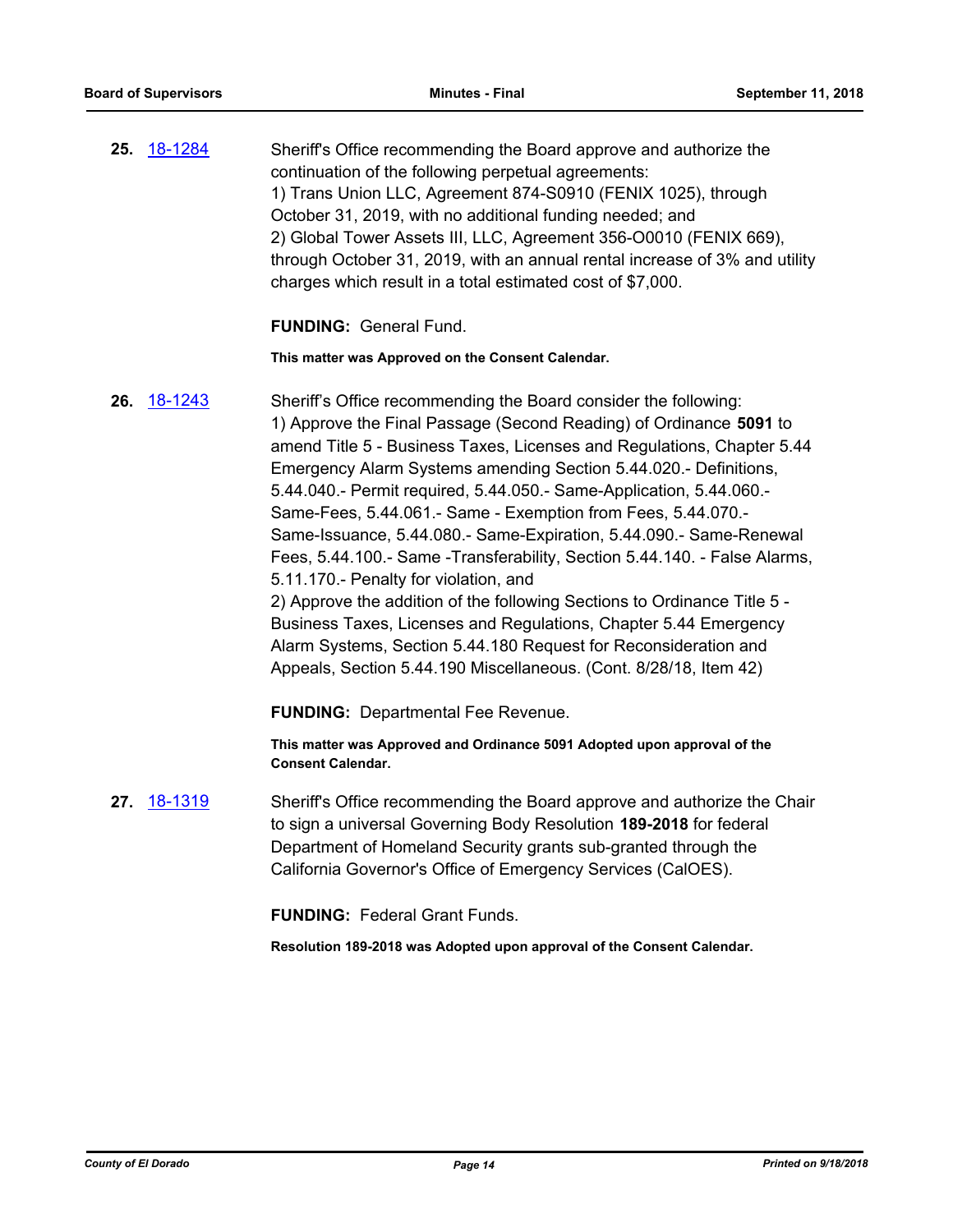**28.** [18-1320](http://eldorado.legistar.com/gateway.aspx?m=l&id=/matter.aspx?key=24671) Chief Administrative Office, District Attorney (DA) and Sheriff's Office notifying the Board and making available for review and public comment the County's submission of the Edward Byrne Memorial Justice Assistance Grant Program Fiscal Year 2018 application for funding of \$19,513 for training and the purchase of a laptop for the Sheriff's Office and training and purchase of body armor and firearms for the DA's office.

**FUNDING:** Justice Assistance Grant Program.

**This matter was Approved on the Consent Calendar.**

## **END CONSENT CALENDAR**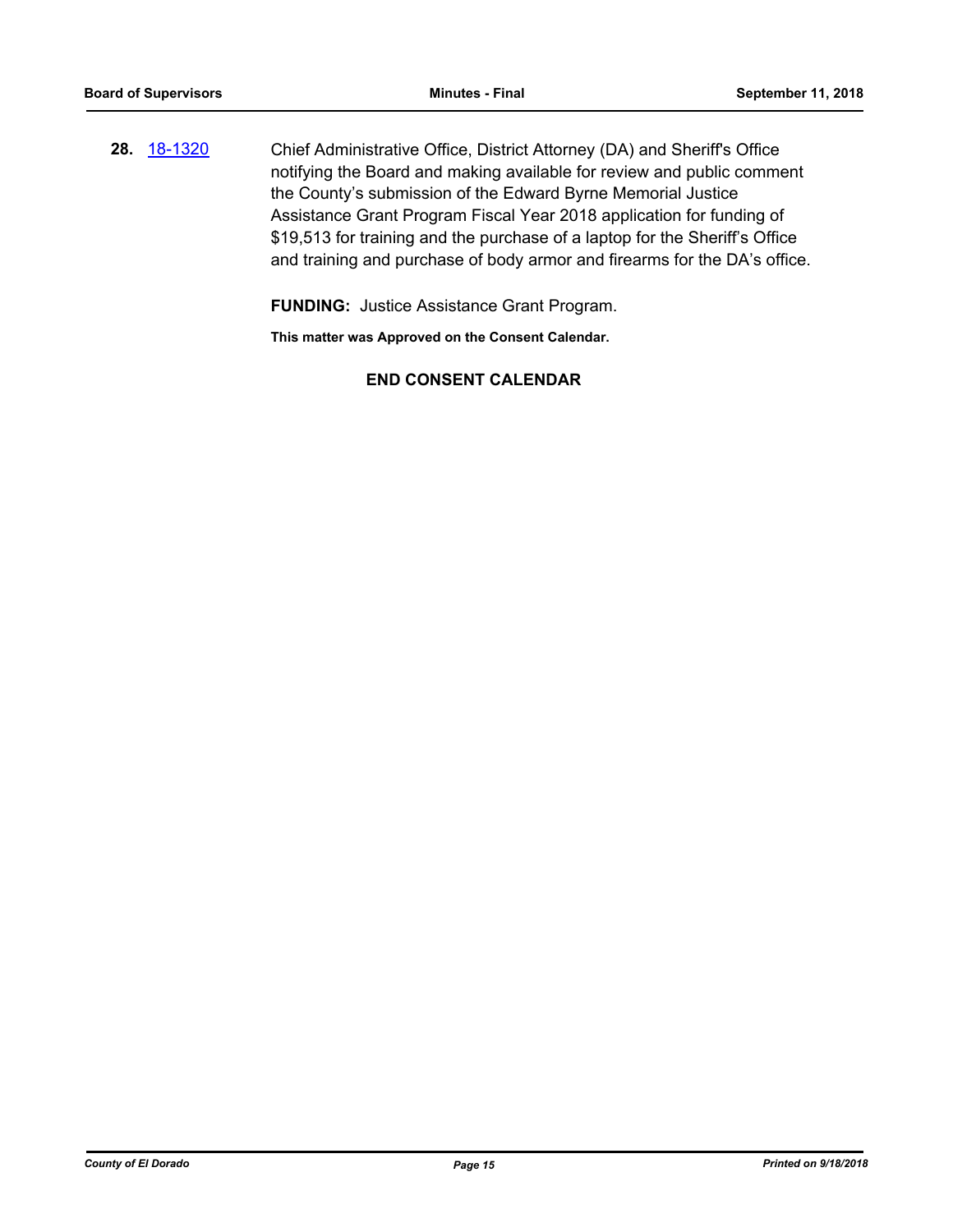#### **DEPARTMENT MATTERS (Items in this category may be called at any time)**

**29.** [18-0937](http://eldorado.legistar.com/gateway.aspx?m=l&id=/matter.aspx?key=24285) Community Corrections Partnership Executive Committee recommending the Board consider the following: 1) Review and accept the recommended Community Corrections

(AB109) Public Safety Realignment Budget and related Implementation Plan for Fiscal Year 2018-19, in the amount of \$5,708,764; and 2) Review and approve the recommended distributions from the Board of State and Community Corrections Planning and Training Grant Programs, referred to as the "Community Corrections Planning and Implementation Budget for Fiscal Year 2018-19," in the amount of \$170,000.

A 4/5 vote would be required to not approve the budget as recommended by the CCP. (Est. Time: 30 Min.)

**FUNDING:** California State Budget Fiscal Year 2018-19, Community Corrections Subaccount within the Law Enforcement Services Account in the Local Revenue Fund 2011 and Budget Act of 2017.

*Public Comment: K. Payne,*

**A motion was made by Supervisor Veerkamp, seconded by Supervisor Ranalli to approve this matter, emphasizing the need for all departments participating in the CCP to fully recover overhead costs beginning with the FY 2019-20 budget.**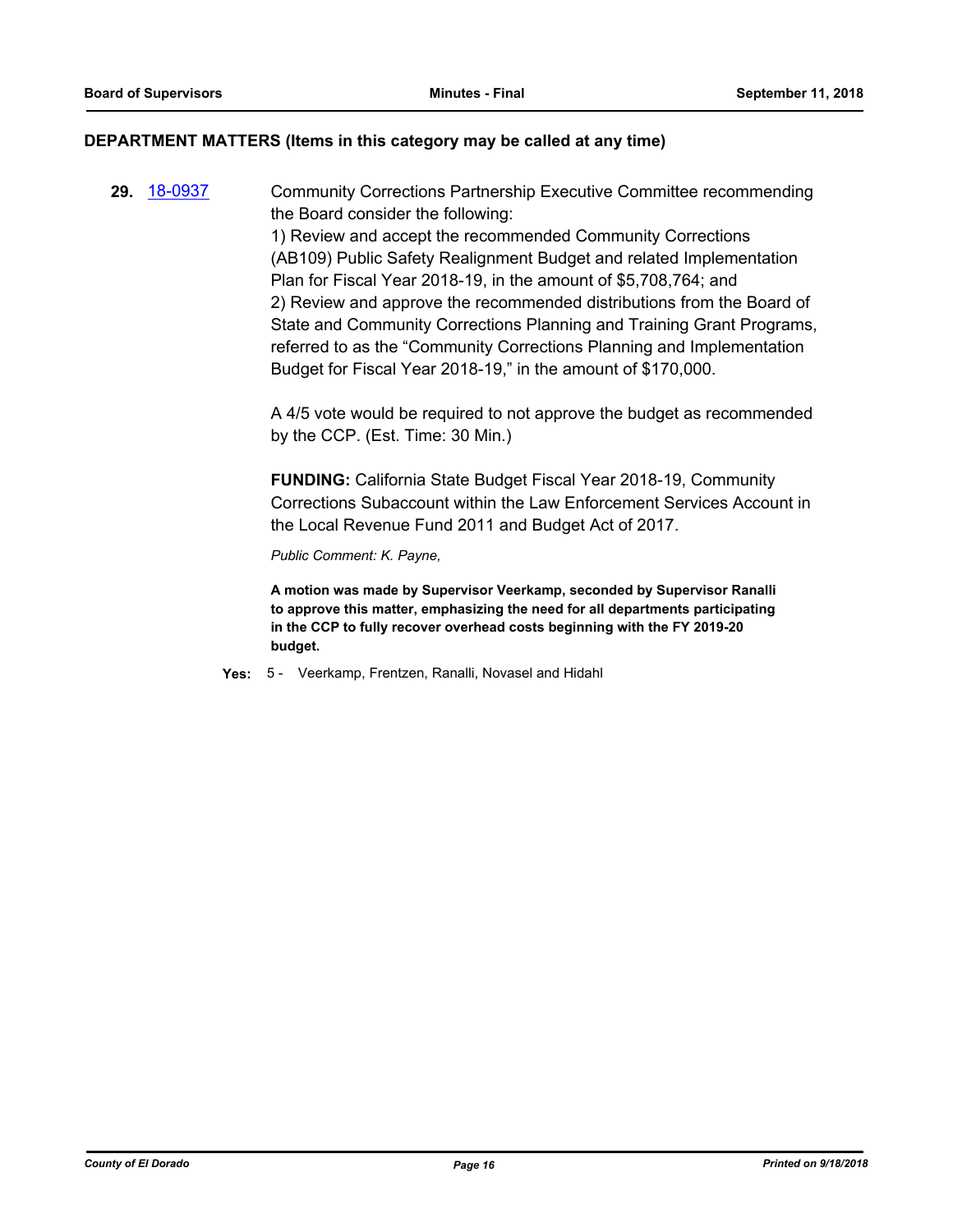**30.** [18-1197](http://eldorado.legistar.com/gateway.aspx?m=l&id=/matter.aspx?key=24548) Community Development Services, Planning and Building Department, recommending the Board approve the use of \$63,250 of Oak Woodland Conservation Funds to help acquire 1,018 acres of land for the protection and preservation of riparian and woodland habitat, that includes native fisheries and oak woodlands, and to provide for the potential future wildlife oriented public use opportunities on land fronting the Cosumnes River, to be owned and managed in the future by the California Department of Fish and Wildlife. Assessor's Parcel Numbers 091-030-12, 091-030-23, 091-030-24, 091-030-28, 091-030-29, 091-030-30, 091-030-33, 091-030-39, 091-030-40, 091-030-41, and 091-030-58 (El Dorado Ranch Phase 3) located in the southwest portion of the County approximately 6.5 miles south of El Dorado on the west side of Hwy 49 and approximately two miles north of the Cosumnes River. (Cont. 8/28/2018, Item 31) (Est. Time: 10 Min.)

**FUNDING:** Funding will be from the Oak Woodland Conservation Fund.

*Public Comment: M. Lane, A. Ehrgott*

**A motion was made by Supervisor Veerkamp, seconded by Supervisor Ranalli to approve this matter.**

**Yes:** 5 - Veerkamp, Frentzen, Ranalli, Novasel and Hidahl

**31.** [18-1328](http://eldorado.legistar.com/gateway.aspx?m=l&id=/matter.aspx?key=24679) Information Technologies Department recommending the Board: 1) Authorize the Purchasing Agent to issue Purchase Contract 3301 to PCMG, Inc., our Microsoft reseller, for the 3-year Enterprise Agreement for Microsoft licensing under competitively bid participating agreement # RIVCO-20800-015-12/19 and County of Riverside Master Enterprise Agreement 01E73970, in the amount of \$1,257,138.06 with an effective date retroactive to September 1, 2018 and with a termination date of August 31, 2021;

2) Waive formal bid requirements in accordance with Purchasing Ordinance 3.12.160, exemptions from competitive process, Section D; and

3) Authorize the Purchasing Agent to increase Purchase Contract 3301 with PCMG as needed during the contract period provided there are sufficient funds in the Department's budget. (Est. Time: 5 Min.)

**FUNDING:** General Fund with partial cost recovery from A-87 Cost Allocation Plan charges to Non-General Fund Departments.

**A motion was made by Supervisor Novasel, seconded by Supervisor Veerkamp to approve this matter. Supervisor Frentzen registered a no vote due to the retroactivity of the agreement.**

- **Yes:** 4 Veerkamp, Ranalli, Novasel and Hidahl
- **Noes:** 1 Frentzen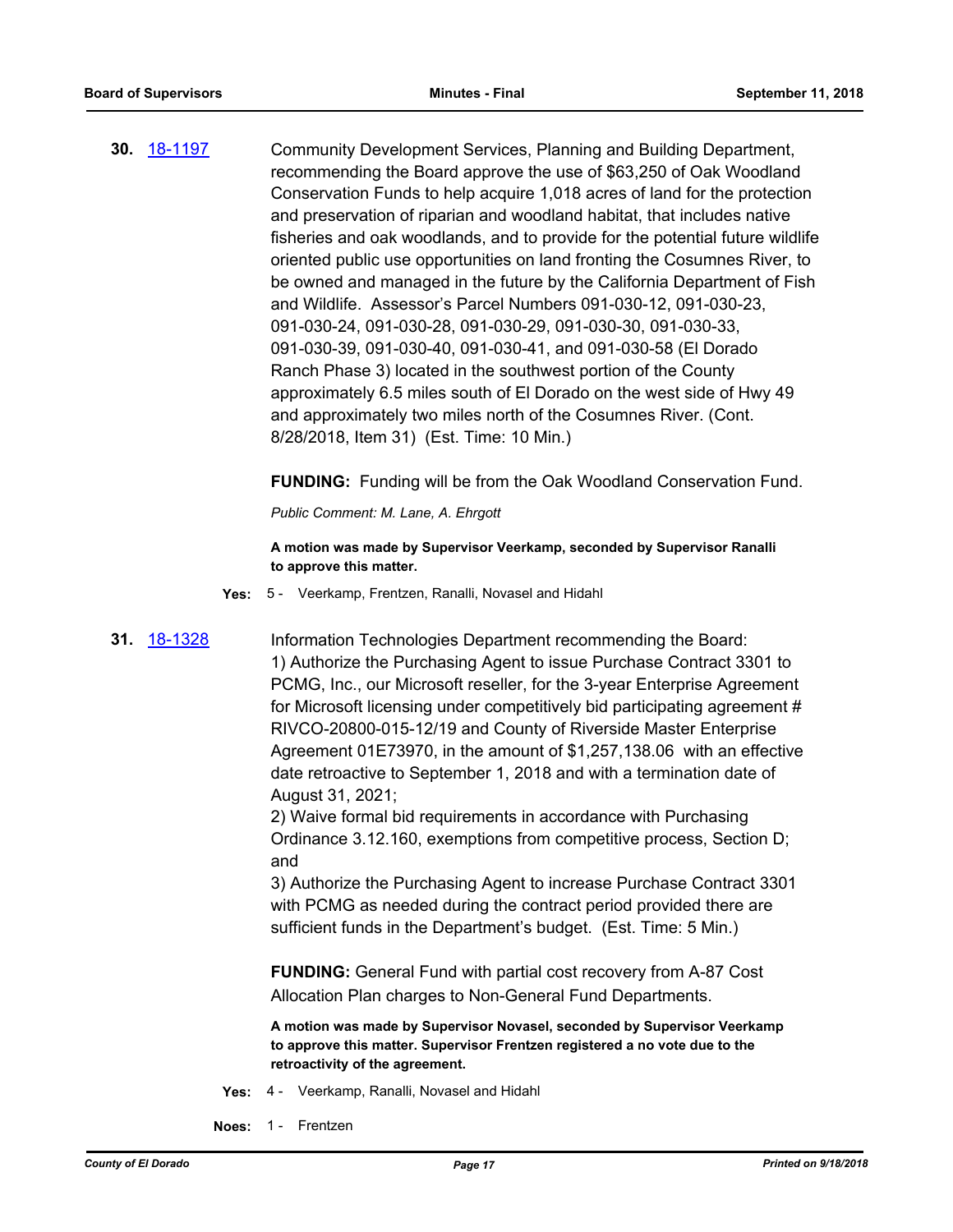**32.** [18-1116](http://eldorado.legistar.com/gateway.aspx?m=l&id=/matter.aspx?key=24466) District Attorney recommending the Board approve and authorize the Purchasing Agent to execute Agreement for Services 3220 (with an effective date retroactive to May 1, 2018), with Capitol Tech Solutions for the provision of website hosting and support in the not-to-exceed amount of \$10,800 for the period of May 1, 2018 through April 30, 2021. (Est. Time: 5 Min.)

**FUNDING:** General Fund.

**A motion was made by Supervisor Veerkamp, seconded by Supervisor Hidahl to approve this matter. Supervisor Frentzen registered a no vote due to the retroactivity of the agreement.**

- **Yes:** 4 Veerkamp, Ranalli, Novasel and Hidahl
- **Noes:** 1 Frentzen
- **33.** [18-1356](http://eldorado.legistar.com/gateway.aspx?m=l&id=/matter.aspx?key=24708) FENIX Executive Committee and Project Management recommending the Board receive and file a status update on implementation of the Enterprise Resource Program. (Est. Time: 10 Min.)

**Received and filed.**

**34.** [18-1388](http://eldorado.legistar.com/gateway.aspx?m=l&id=/matter.aspx?key=24740) Assessor, Auditor-Controller and Treasurer/Tax Collector recommending the Board receive and file an update relative to the implementation of the Megabyte Property Tax System. (Est. Time: 10 Min.)

**Received and filed.**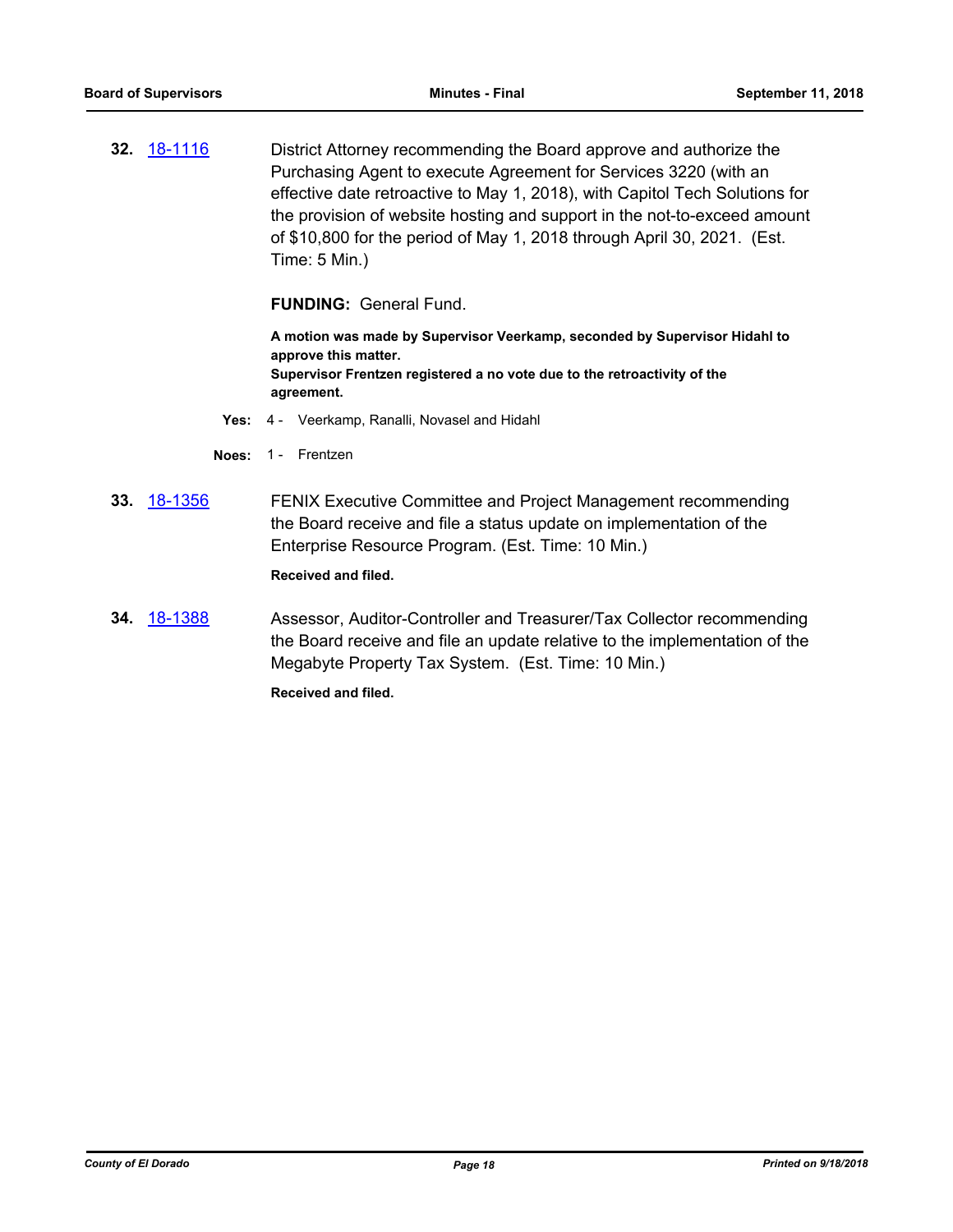#### **10:30 A.M. - TIME ALLOCATION**

**35.** [18-1228](http://eldorado.legistar.com/gateway.aspx?m=l&id=/matter.aspx?key=24579) Chief Administrative Office, Facilities Division, recommending the Board: 1) Receive a presentation regarding the results of a feasibility analysis for solar options at the new Public Safety Facility; 2) Authorize the Purchasing Agent to sign Amendment III to Agreement for

Services 317-S1810 (2704) with TerraVerde Energy, LLC to increase compensation by \$95,950 and extend the term an additional two years to provide services concerning the solicitation of solar photovoltaic and energy storage installation proposals as related to the Public Safety Facility Project; and

3) Make findings pursuant to Article II, Section 210b(6) of the El Dorado County Charter that the ongoing aggregate of work to be performed is not sufficient to warrant the addition of permanent staff. (Est. Time: 30 Min.)

**FUNDING:** Accumulated Capital Outlay Fund.

**A motion was made by Supervisor Hidahl, seconded by Supervisor Veerkamp to approve this matter.**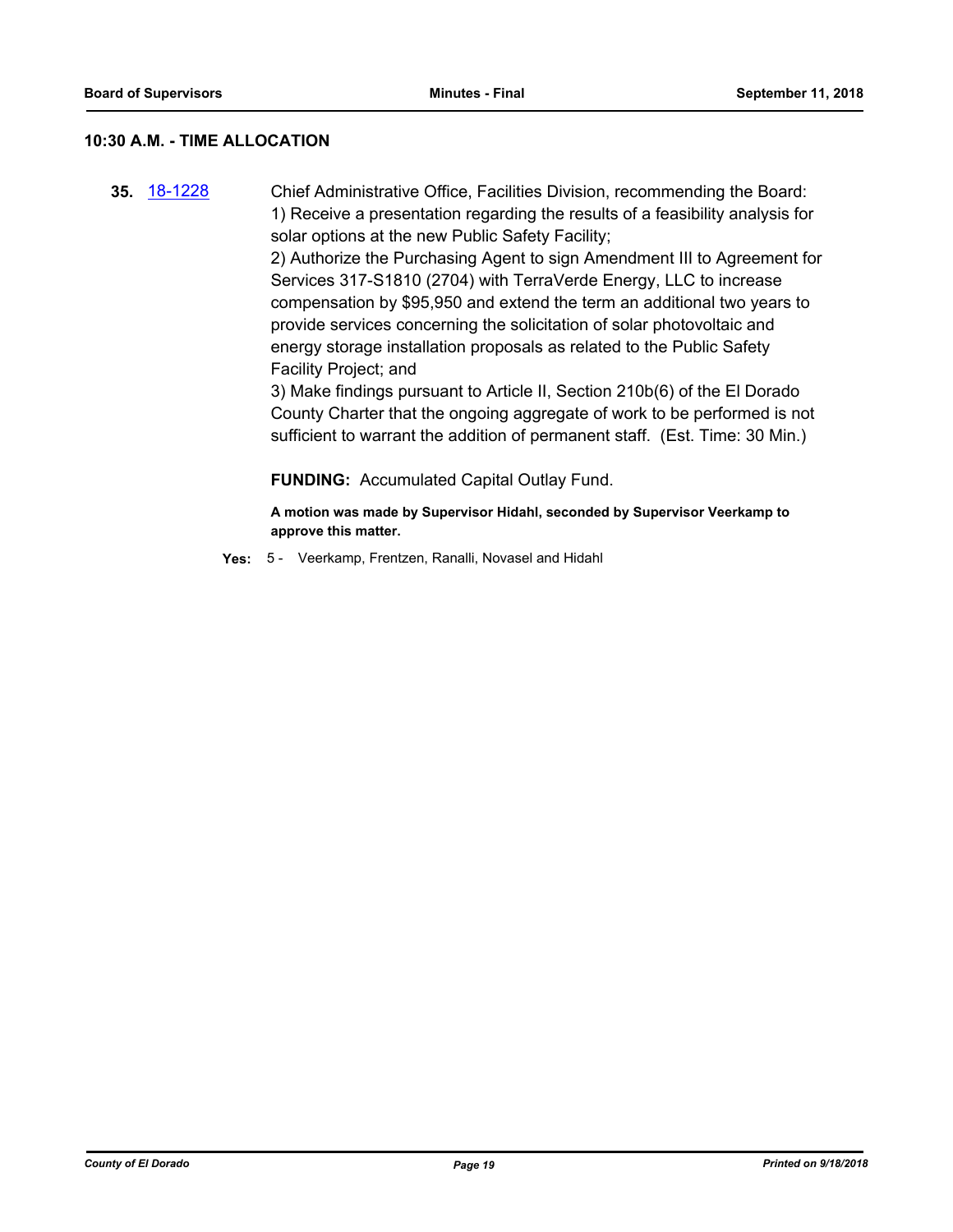#### **11:00 A.M. - TIME ALLOCATION**

**36.** [18-1244](http://eldorado.legistar.com/gateway.aspx?m=l&id=/matter.aspx?key=24595) HEARING - Community Development Services, Department of Transportation, recommending the Board conduct a Hearing to consider adoption of Resolution of Necessity **188-2018** related to the Silver Springs Parkway to Bass Lake Road (south segment) Project CIP 76108 (Project) authorizing the commencement of eminent domain proceedings to acquire portions of Assessor Parcel Number 115-030-04, owned by: John Nojan Khoshcar, a married man as his sole and separate property, and finding that:

> 1) The public interest and necessity require the proposed Project; 2) The Project is planned or located in the manner that will be most compatible with the greatest public good and the least private injury; 3) The Property sought to be acquired is necessary for the Project; 4) The Offer required by Section 7267.2 of the Government Code has been made to the owner(s) of record, unless the owner(s) could not be located with reasonable diligence; and

5) Authorizing outside Counsel, Meyers Nave, with cooperation as needed from County Counsel, to proceed with the necessary steps to acquire the required property.

Note: A 4/5 vote of the Board is required to adopt the Resolution of Necessity. This Resolution of Necessity and the following eminent domain action is required because negotiations with the property owners are at an impasse. (Est. Time: 20 Min.)

**FUNDING:** This Project is funded by Developer Advanced TIM fees, TIM Zones 1-7 fees, Developer Funds, SCIP Funds and Road Funds/Discretionary Funds.

*Public comment: K. Payne, K. Renfro, M. Lane*

**Supervisor Ranalli opened the hearing and upon conclusion of the public comment period, closed the hearing.**

**A motion was made by Supervisor Veerkamp, seconded by Supervisor Hidahl to approve this matter and Adopt Resolution of Necessity 188-2018.**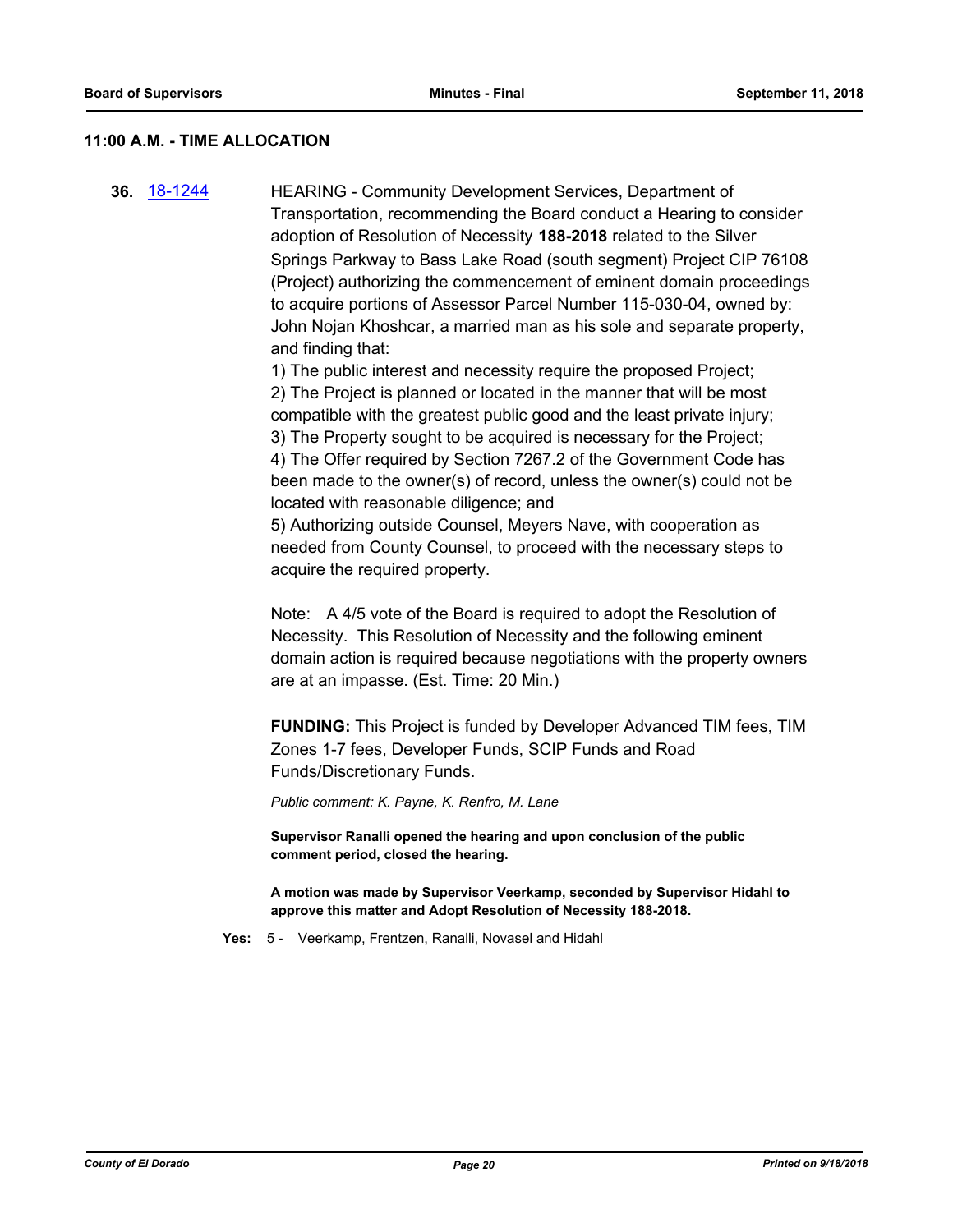## **37.** [18-1372](http://eldorado.legistar.com/gateway.aspx?m=l&id=/matter.aspx?key=24724) Supervisor Ranalli recommending Board:

1) Receive presentation provided by representatives of the Sheriff's Office of Emergency Services, El Dorado County Health and Human Services Emergency Preparedness and Response, and Animal Services on their efforts to educate the residents of El Dorado County on the importance of individuals, households, and each community taking steps to be prepared for a disaster or emergency, and the role of these County programs in responding to local emergencies and disasters; and 2) Adopt and authorize the Chair to sign a Proclamation recognizing September 2018 as National Disaster Preparedness Month. (Est. Time: 30 Min.)

**Supervisor Ranalli read the Proclamation.**

**A motion was made by Supervisor Veerkamp, seconded by Supervisor Frentzen to Adopt the Proclamation.** 

**Presentations were received and filed.**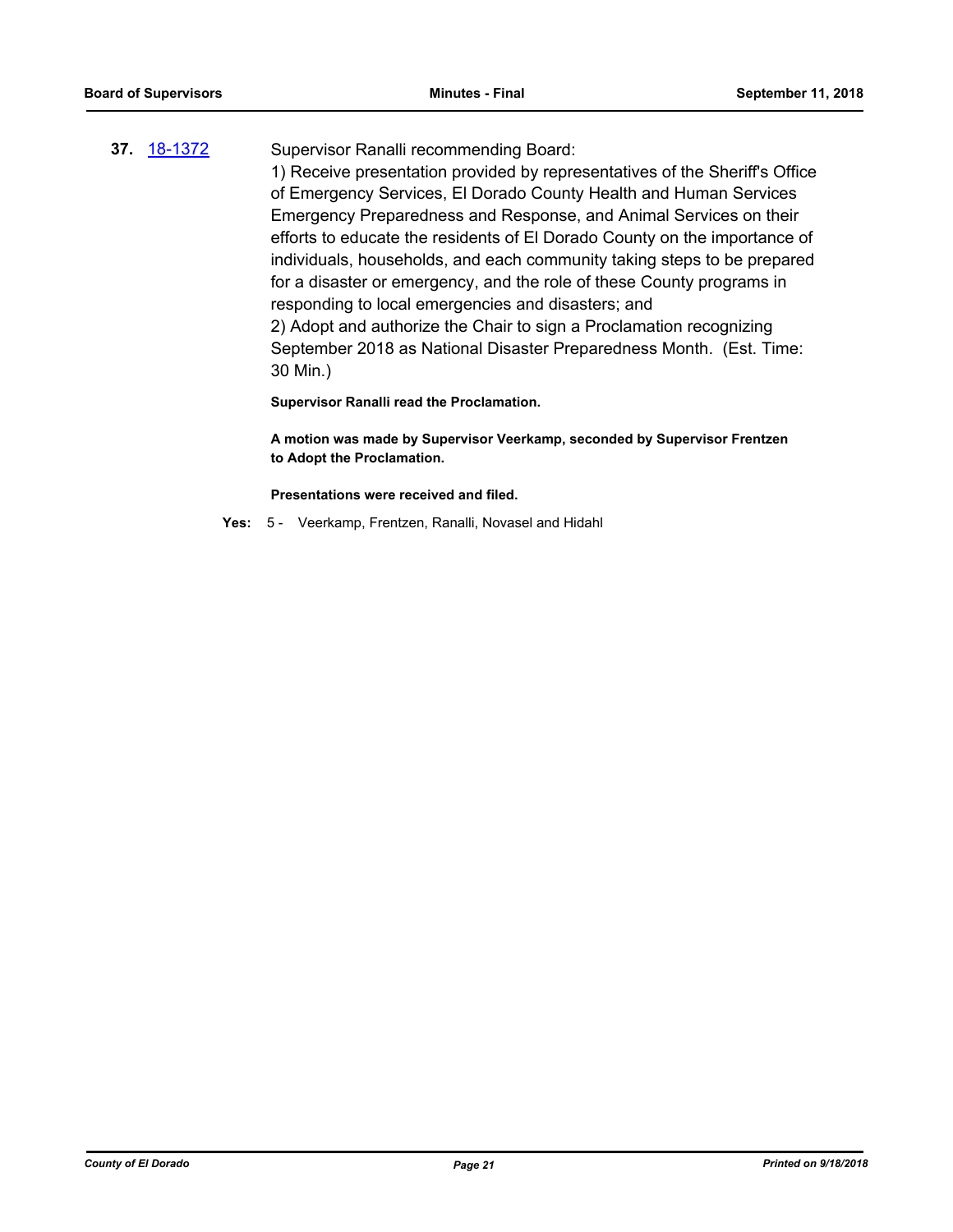#### **2:00 P.M. - TIME ALLOCATION**

**38.** [18-1295](http://eldorado.legistar.com/gateway.aspx?m=l&id=/matter.aspx?key=24646) HEARING - To consider a request submitted by Bruce Person and Randy Hellsvig appealing the Planning Commission's July 26, 2018 approval of Site 2-Newtown of Conditional Use Permit S17-0016/AT&T CAF 4 to allow the construction and operation of a new 122-foot tall stealth monopine tower on property identified by Assessor's Parcel Number 077-091-06, consisting of 4.9 acres, in the Newtown area; and staff recommending the Board take the following actions:

> 1) Approve the project thereby denying the appeal by Bruce Person and Randy Hellesvig based on the Findings (Attachment C) and subject to the Conditions of Approval (Attachment D); and

2) Adopt the Mitigated Negative Declaration based on the Initial Study prepared by staff (Attachment E). (Supervisorial District 3)

*Public Comment: S. Pearson, M. Lane, B. Crawford, K. Greenwood, C. Wilcox, D. Pearson, M. Trojan*

**Supervisor Ranalli opened the hearing and upon conclusion of the public comment period, closed the hearing.**

**A motion was made by Supervisor Veerkamp, seconded by Supervisor Novasel to approve the project, thereby denying the appeal, and Adopt the Mitigated Negative Declaration based on the Initial Study.**

- **Yes:** 3 Veerkamp, Ranalli and Novasel
- **Noes:** 2 Frentzen and Hidahl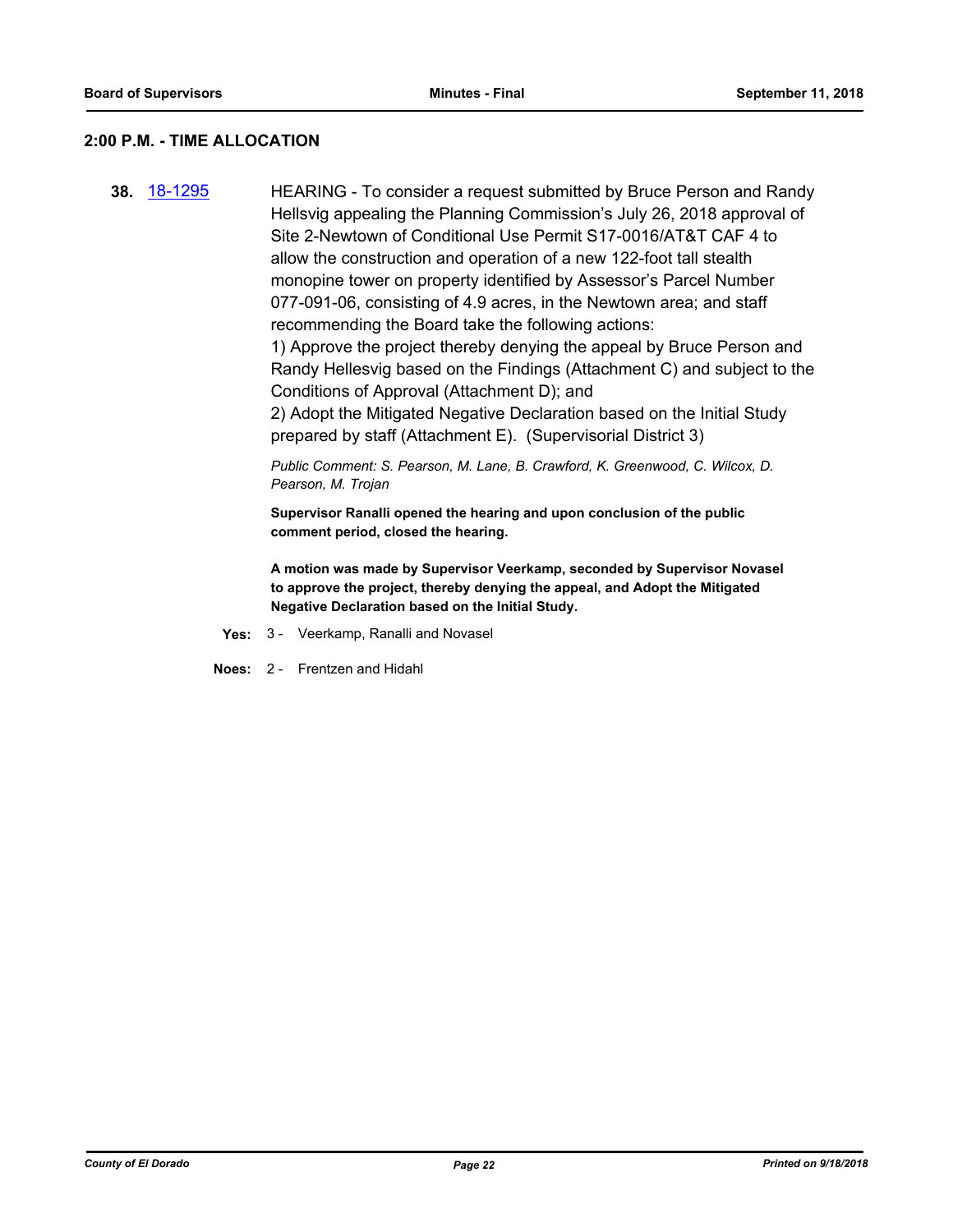**39.** [18-1296](http://eldorado.legistar.com/gateway.aspx?m=l&id=/matter.aspx?key=24647) HEARING - To consider a request submitted by Ellen Vaughn appealing the Planning Commission's July 26, 2018 approval of Site 3-Pleasant Valley of Conditional Use Permit S17-0016/AT&T CAF 4 to allow the construction and operation of a new 120-foot tall stealth monopine tower on property identified by Assessor's Parcel Number 078-180-38, consisting of 2 acres, in the Pleasant Valley Rural Center; and staff recommending the Board take the following actions: 1) Approve the project thereby denying the appeal by Ellen Vaughn based

on the Findings (Attachment C) and subject to the Conditions of Approval (Attachment D); and

2) Adopt the Mitigated Negative Declaration based on the Initial Study prepared by staff (Attachment E) (Supervisorial District 2)

*Public Comment: G. Postlewaite, L. Brent-Bumb, B. Person, D. Ronzoni, J. Green, K. Greenwood, D. Glowczwskie*

**Supervisor Ranalli opened the hearing and upon conclusion of the public comment period, closed the hearing.**

**A motion was made by Supervisor Veerkamp, seconded by Supervisor Novasel to approve the project, thereby denying the appeal, and Adopt the Mitigated Negative Declaration based on the Initial Study.**

- **Yes:** 3 Veerkamp, Ranalli and Novasel
- **Noes:** 2 Frentzen and Hidahl
- 

**40.** [18-1297](http://eldorado.legistar.com/gateway.aspx?m=l&id=/matter.aspx?key=24648) HEARING - To consider a request submitted by Ken Greenwood appealing the Planning Commission's July 26, 2018 approval of Site 4-Soapweed of Conditional Use Permit S17-0016/AT&T CAF 4 to allow the construction and operation of a new 140-foot tall stealth monopine tower on property identified by Assessor's Parcel Number 085-010-13, consisting of 10 acres, in the Swansboro area; and staff recommending the Board take the following actions:

> 1) Approve the project thereby denying the appeal by Ken Greenwood based on the Findings (Attachment C) and subject to the Conditions of Approval (Attachment D); and

> 2) Adopt the Mitigated Negative Declaration based on the Initial Study prepared by staff (Attachment E). (Supervisorial District 4)

*Public Comment: C. Wilcox*

**Supervisor Ranalli opened the hearing and upon conclusion of the public comment period, closed the hearing.**

**A motion was made by Supervisor Veerkamp, seconded by Supervisor Novasel to approve the project, thereby denying the appeal, and Adopt the Mitigated Negative Declaration based on the Initial Study.**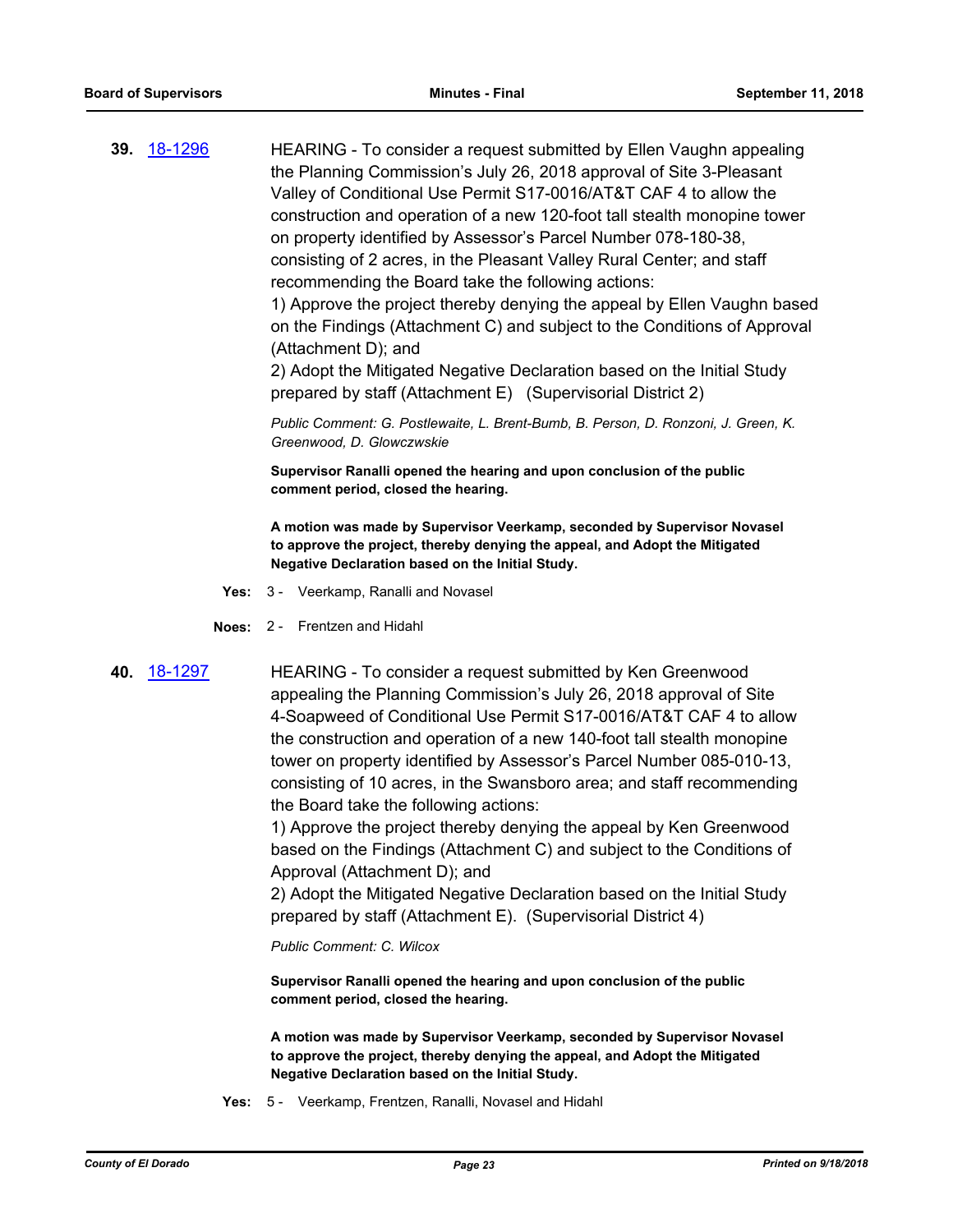**41.** [18-1298](http://eldorado.legistar.com/gateway.aspx?m=l&id=/matter.aspx?key=24649) HEARING - To consider a request submitted by Bradley Nicholson appealing the Planning Commission's July 26, 2018, approval of Site 5-Latrobe of Conditional Use Permit S17-0016/AT&T CAF 4 to allow the construction and operation of a new 120-foot tall stealth monobroadleaf tower on property identified by Assessor's Parcel Number 087-181-10 consisting of 20 acres, in the Latrobe area; and staff is recommending the Board take the following actions:

> 1) Approve the project thereby denying the appeal by Bradley Nicholson based on the Findings (Attachment C) and subject to the Conditions of Approval (Attachment D); and

2) Adopt the Mitigated Negative Declaration based on the Initial Study prepared by staff (Attachment E). (Supervisorial District 2)

*Public Comment: R. Craft, M. Magredy, K. Greenwood*

**Supervisor Ranalli opened the hearing and upon conclusion of the public comment period, closed the hearing.**

**A motion was made by Supervisor Veerkamp, seconded by Supervisor Novasel to approve the project, thereby denying the appeal, and Adopt the Mitigated Negative Declaration based on the Initial Study.**

- **Yes:** 4 Veerkamp, Ranalli, Novasel and Hidahl
- **Noes:** 1 Frentzen
- 

**42.** [18-1299](http://eldorado.legistar.com/gateway.aspx?m=l&id=/matter.aspx?key=24650) HEARING - To consider a request submitted by Bruce and Marjorie Crawford appealing the Planning Commission's July 26, 2018 approval of Site 6-Zee Estates of Conditional Use Permit S17-0016/AT&T CAF 4 to allow the construction and operation of a new 120-foot tall stealth monopine tower on property identified by Assessor's Parcel Number 104-370-24, consisting of 60 acres, in the Pilot Hill area; and staff recommending the Board take the following actions: 1) Approve the project thereby denying the appeal by Bruce and Marjorie Crawford based on the Findings (Attachment C) and subject to the Conditions of Approval (Attachment D); and 2) Adopt the Mitigated Negative Declaration based on the Initial Study prepared by staff (Attachment E). (Supervisorial District 4)

*Public Comment: B. Person, C. Wilcox, R. Wolfe, K. Greenwood*

**Supervisor Ranalli opened the hearing and upon conclusion of the public comment period, closed the hearing.**

**A motion was made by Supervisor Veerkamp, seconded by Supervisor Novasel to approve the project, thereby denying the appeal, and Adopt the Mitigated Negative Declaration based on the Initial Study.**

- **Yes:** 4 Veerkamp, Ranalli, Novasel and Hidahl
- **Noes:** 1 Frentzen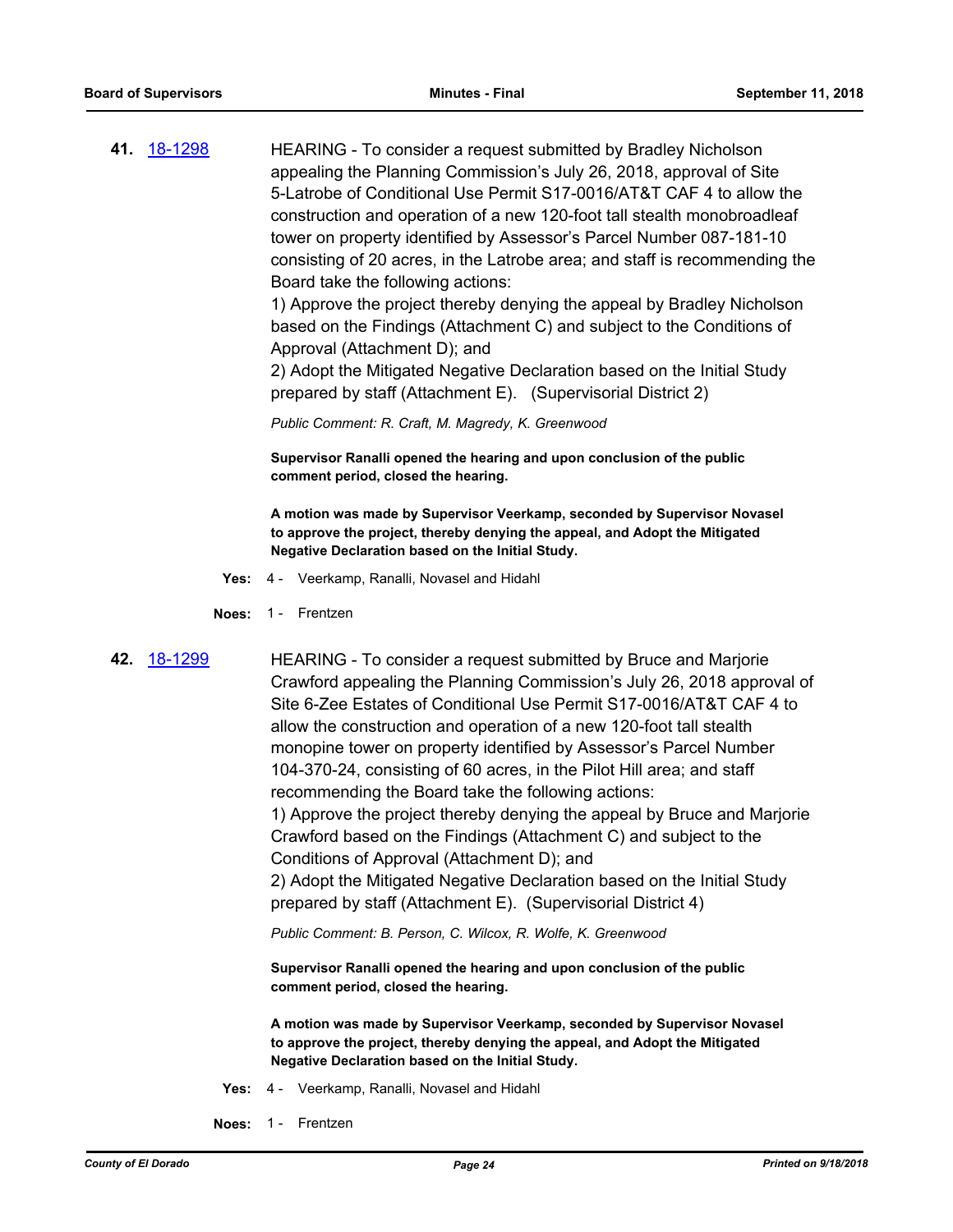**43.** [18-1300](http://eldorado.legistar.com/gateway.aspx?m=l&id=/matter.aspx?key=24651) HEARING - To consider a request submitted by Bonnie Way appealing the Planning Commission's July 26, 2018 approval of Site 7-Gold Hill of Conditional Use Permit S17-0016/AT&T CAF 4 to allow the construction and operation of a new 120-foot tall stealth monopine tower on property identified by Assessor's Parcel Number 105-110-81, consisting of 10 acres, in the Lotus area; and staff recommending the Board take the following actions:

> 1) Approve the project thereby denying the appeal by Bonnie Way based on the Findings (Attachment C) and subject to the Conditions of Approval (Attachment D); and

2) Adopt the Mitigated Negative Declaration based on the Initial Study prepared by staff (Attachment E). (Supervisorial District 4)

*Public Comment: K. Greenwood.*

**Supervisor Ranalli opened the hearing and upon conclusion of the public comment period, closed the hearing.**

**A motion was made by Supervisor Veerkamp, seconded by Supervisor Novasel to approve the project, thereby denying the appeal, and Adopt the Mitigated Negative Declaration based on the Initial Study to include emphasis on Condition #3 and direct the applicant or their agent(s) and appellant collaborate on a blockage study. (See Attachment D - Conditions of Approval)**

- **Yes:** 4 Veerkamp, Ranalli, Novasel and Hidahl
- **Noes:** 1 Frentzen

#### **ITEMS TO/FROM SUPERVISORS**

**No Supervisor reports were provided.**

## **CAO UPDATE**

**No CAO report was provided.**

**ADJOURNED AT 9:29 P.M.**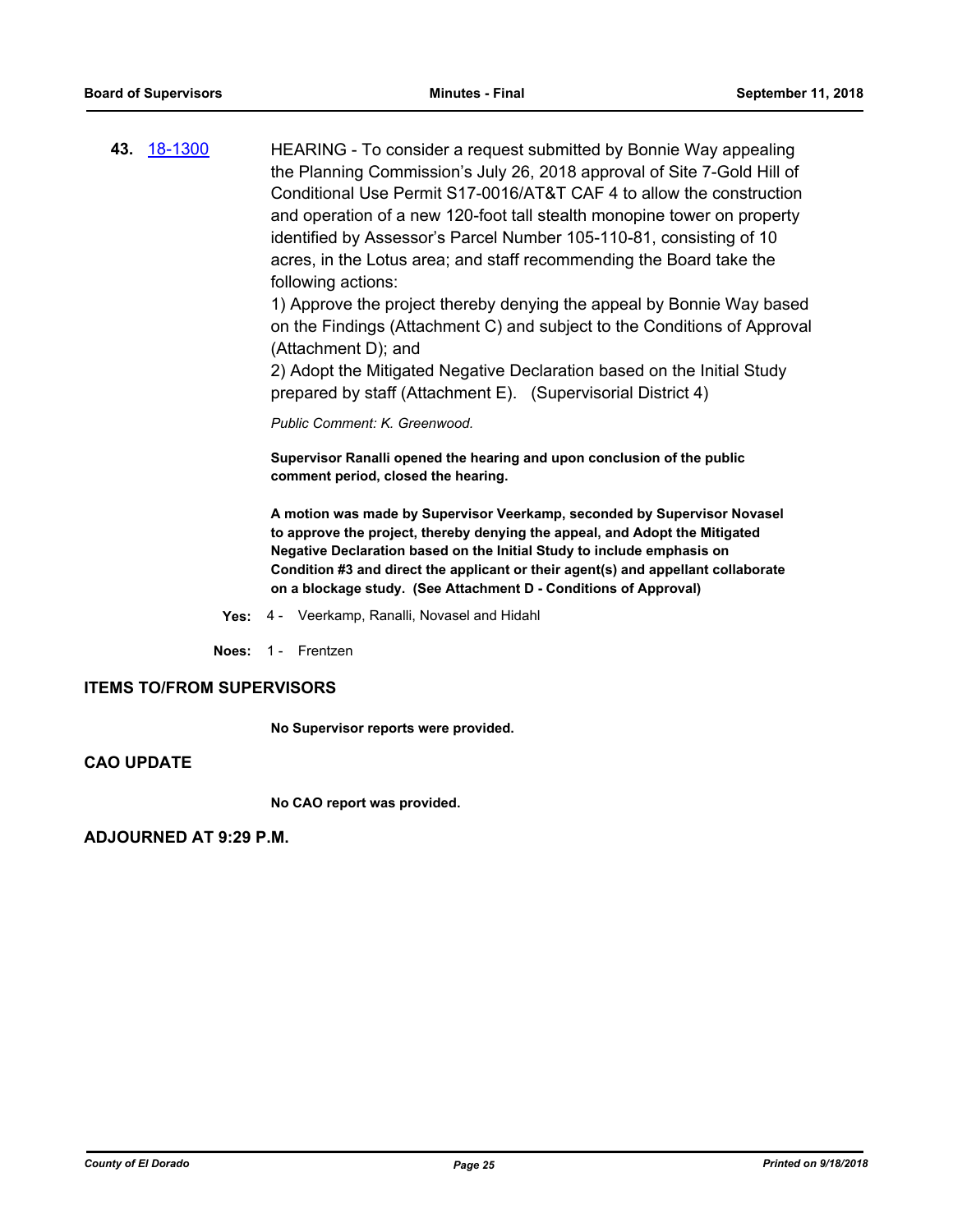## **CLOSED SESSION**

| 44. | <u>18-1311</u> | <b>Pursuant to Government Code Section 54957.6 - Conference with</b>      |
|-----|----------------|---------------------------------------------------------------------------|
|     |                | Labor Negotiator: County Negotiator: Director of Human Resources          |
|     |                | and/or designee. Employee Organization: El Dorado County Employees        |
|     |                | Association Local No.1 representing employees in the General,             |
|     |                | Professional, and Supervisory Bargaining Units; Operating Engineers       |
|     |                | Local No. 3 representing employees in the Trades & Crafts and             |
|     |                | Corrections Bargaining Units; Deputy Sheriffs Association representing    |
|     |                | employees in the Law Enforcement Unit; El Dorado County Criminal          |
|     |                | Attorney Association; El Dorado County Deputy County Counsel              |
|     |                | Association; El Dorado County Managers Association; and El Dorado         |
|     |                | County Law Enforcement Managers Association. (Est. Time: 30 Min.)         |
|     |                |                                                                           |
|     |                | No reported action. All five Supervisors participated.                    |
|     | 45. 18-1342    | <b>Conference with Legal Counsel - Significant Exposure to Litigation</b> |
|     |                | pursuant to Government Code Section 54956.9(d)(2). Title: Number of       |
|     |                | potential cases: (1). (Est. Time: 10 Min.)                                |
|     |                | No reported action. All five Supervisors participated.                    |
|     |                |                                                                           |
|     | 46. 18-1333    | <b>Pursuant to Government Code Section 54957- Public Employee</b>         |
|     |                | Recruitment Title: Registrar of Voters. (Est. Time: 20 Min.)              |
|     |                | No reported action. All five Supervisors participated.                    |
|     |                |                                                                           |
|     | 47. 18-1378    | <b>Pursuant to Government Code Section 54957- Public Employee</b>         |
|     |                | Recruitment. Title: Director of Planning & Building. (Est. Time: 20 Min.) |
|     |                | No reported action. All five Supervisors participated.                    |
|     |                |                                                                           |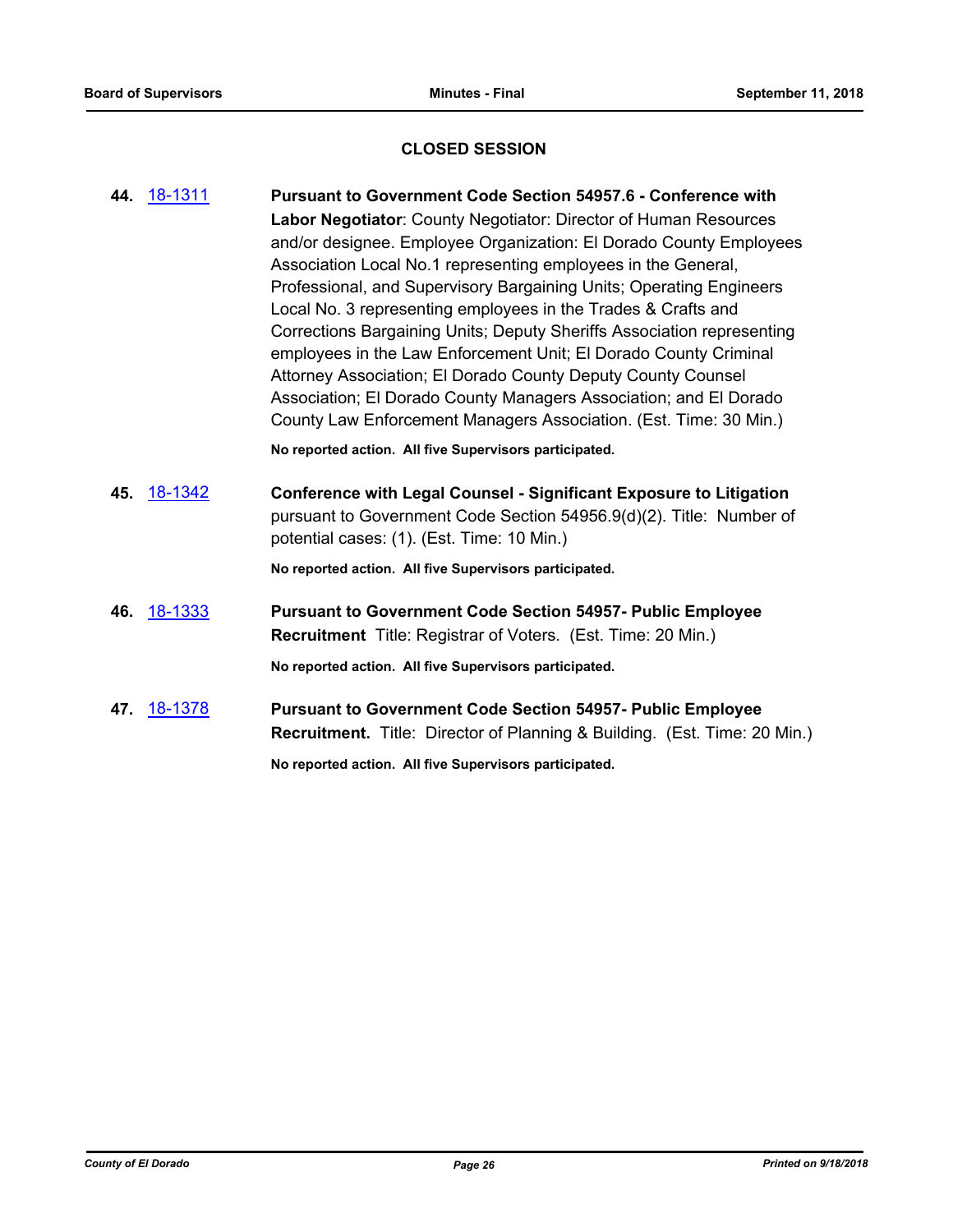On August 19, 2003, the Board adopted the following protocol: It is a requirement that all speakers, County staff and the public, when approaching the podium to make a visual presentation to the Board of Supervisors, must provide the Clerk with the appropriate number of hard copies of the presentation for Board members and the audience.